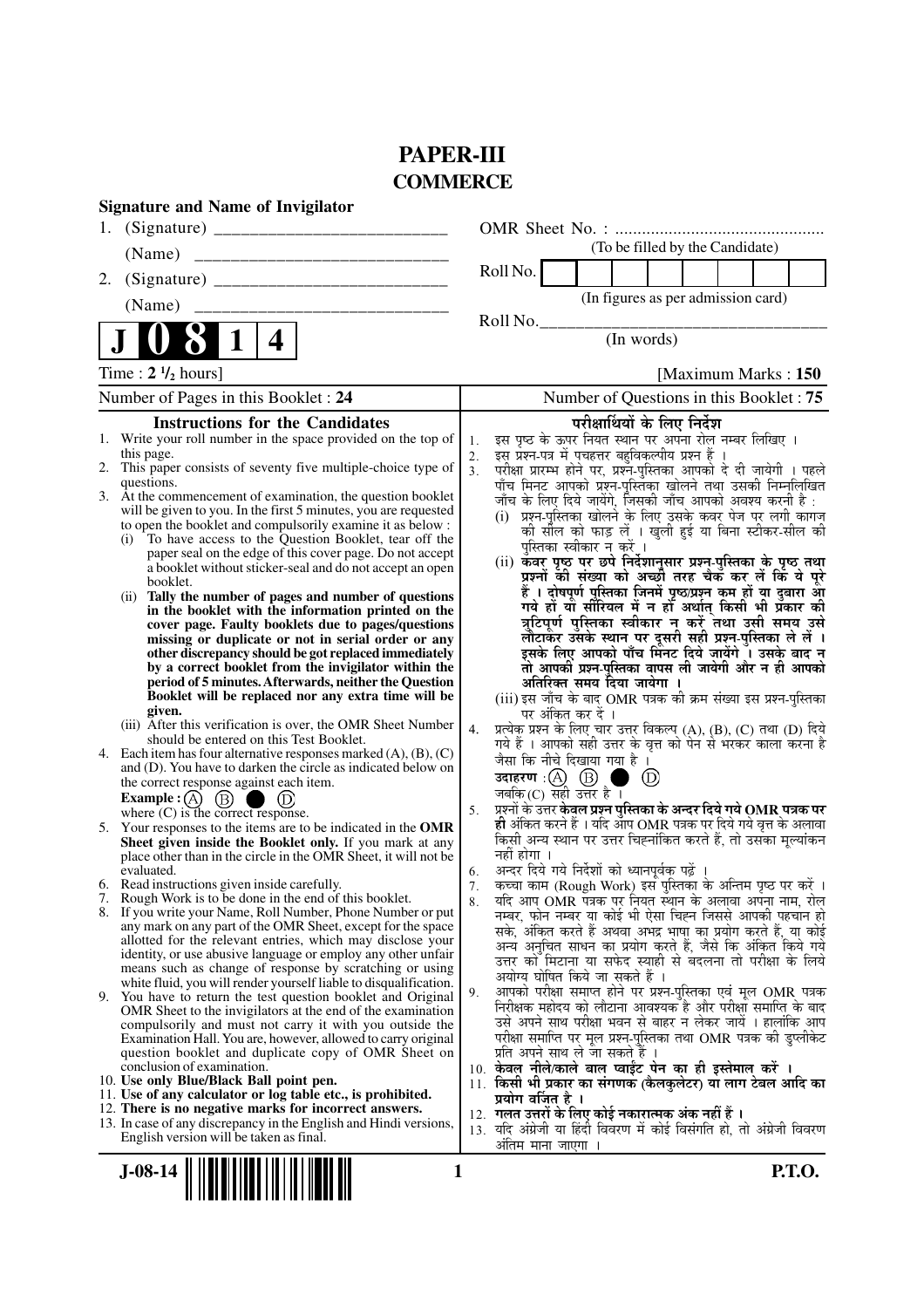#### **COMMERCE Paper – III**

**Note :** This paper contains **seventy five (75)** objective type questions of **two (2)** marks each. **All** questions are compulsory.

- **1.** The Competition Act, 2002, seeks to regulate
	- (A) Anti-competitive agreements
	- (B) Mergers and amalgamation
	- (C) Unfair trade practices
	- (D) (A) and (B) above
- **2.** Indicate the true statement :
	- (A) Large industrial houses are outside the purriew of the Competition Act, 2002
	- (B) There is no provision for curbing frivolous complaints under the CPA.
	- (C) The Trade Marks Act, 1999 does not apply to services.
	- (D) All of the above are true.
- **3.** The time limit for filing a complaints before the District forum under the Consumer Protection Act, 1986 is
	- (A) one year
	- (B) two years
	- (C) three years
	- (D) There is no such time limit.
- **4.** The Foreign Investment Promotion Board (FIPB) revamps the rules and regulations pertaining to
	- (A) Accounting of Foreign Investment
	- (B) Investment by NRIs
	- (C) Foreign investments
	- (D) All of the above
- **5.** Which of the legislation(s) do (does) not form part of the legal environment of business in India ?
	- (A) The Drugs and Cosmetics Act, 1940
	- (B) The Prevention of Food Adulteration Act, 1954
	- (C) The Monopolies and Restrictive Trade Practices Act, 1969
	- (D) Both (B) and (C) above

#### Paper-III 2 J-08-14

- **6.** What is the underlying concept that support the immediate recognition of an estimated loss ?
	- (A) Substance over form
	- (B) Consistency
	- (C) Matching
	- (D) Prudence
- **7.** Which is not the limitation of budgetary control ?
	- (A) Budgets are based on forecasts which may not be true
	- (B) Installation and operation of a system of budgetary control is costly.
	- (C) Budget is a tool of management and not a substitute of management
	- (D) Budgets do not pinpoint the lack of efficiency or the presence of it.
- **8.** Profit volume ratio of an enterprise is 40%. To offset 10% decrease in selling price, how much sales must be increased ?
	- (A)  $10\%$  (B)  $20\%$ (C)  $25\%$  (D)  $40\%$
- **9.** If debt is  $\bar{\tau}$  220, cash balance is  $\bar{\tau}$  20 and equity is  $\bar{\tau}$  300, then the gearing ratio is
	- (A)  $20\%$  (B)  $40\%$ (C)  $50\%$  (D)  $30\%$
- **10.** Responsibility accounting aims to
	- (A) ensure that a manager is punished if things go wrong.
	- (B) ensure that costs become the responsibility of a specific manager.
	- (C) allocate costs to all areas of a business.
	- (D) reduce the costs that a department incurs.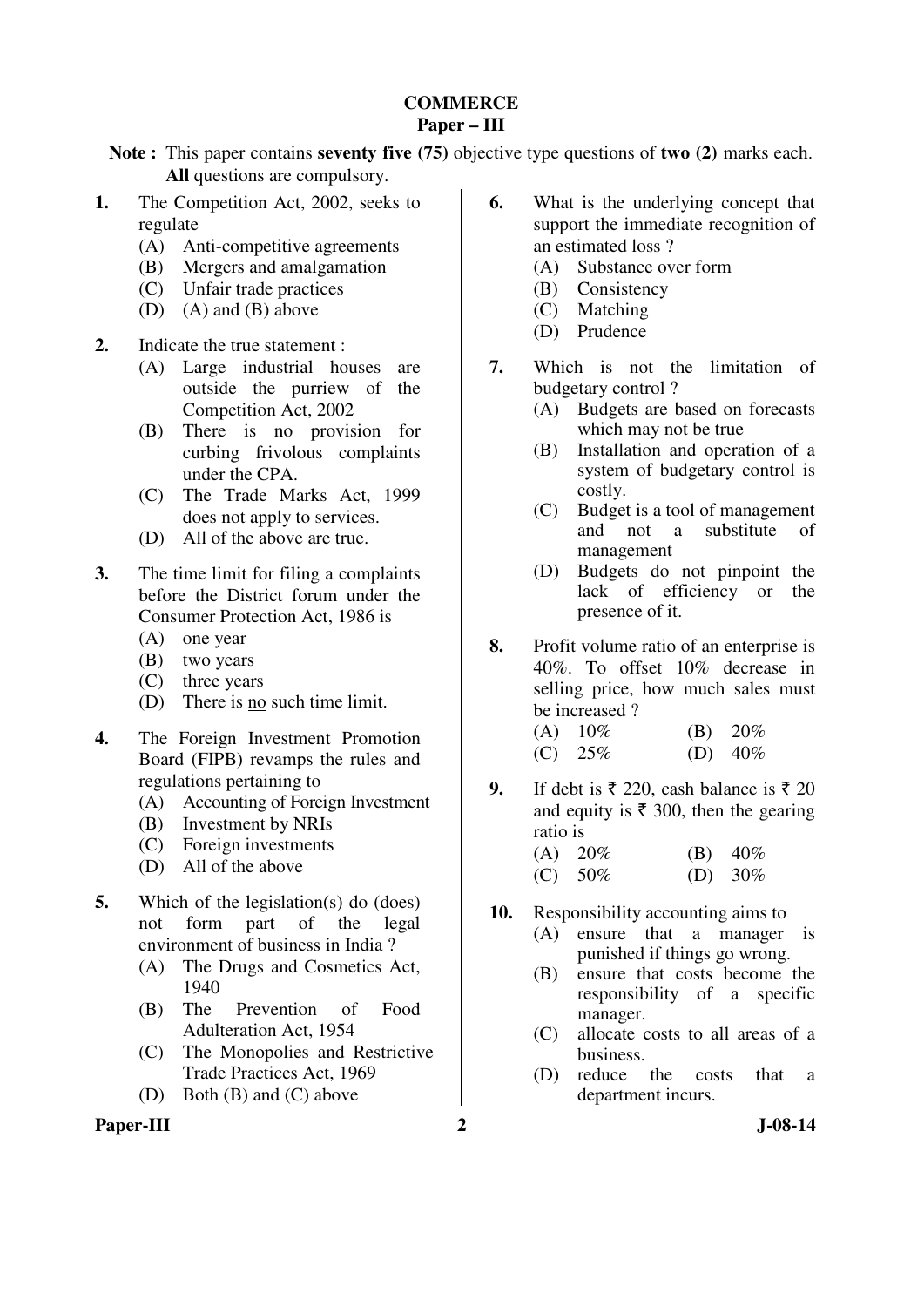# वाणिज्य

# प्रश्नपत्र – III

स्**चना:** इस प्रश्नपत्र में **पचहत्तर** (75) बह-विकल्पीय प्रश्न हैं । प्रत्येक प्रश्न के **दो (2)** अंक हैं । सभी प्रश्न अनिवार्य हें ।

- 1. प्रतिस्पर्धा अधिनियम, 2002 क्या-क्या नियन्त्रित करता है ?
	- (A) प्रतिस्पर्धा-विरोधक अनुबन्ध
	- (B) विलयन एवं समामेलन
	- (C) अनुचित व्यापार प्रथायें
	- $(D)$  उपर्युक्त  $(A)$  व  $(B)$  दोनों
- **2.** सत्य कथन बताइये
	- (A) बड़े औद्योगिक घराने प्रतिस्पर्धा अधिनियम, 2002 के क्षेत्र से बाहर हैं ।
	- (B) CPA के अन्तर्गत 'मामूली' शिकायतों को रोकने का कोई प्रावधान नहीं है ।
	- (C) टेड मार्कस अधिनियम, 1999 सेवाओं पर लाग नहीं होता है ।
	- (D) उपर्यक्त सभी सत्य हैं।
- **3.** उपभोक्ता संरक्षण अधिनियम, 1986 के अन्तर्गत डिस्टिक्ट फोरम के समक्ष शिकायत दर्ज करने की समय-सीमा है :
	- $(A)$  एक वर्ष
	- $(B)$  दो वर्ष
	- $(C)$  तीन वर्ष
	- (D) ऐसी कोई समय सीमा नहीं है ।
- 4. विदेशी निवेश संवर्धन बोर्ड (एफ.आइ.पी.बी.) किससे सम्बन्धित नियमों एवं विनिमयों में आमूल-चूल परिवर्तन करता है ?
	- (A) विदेश निवेश का लेखांकन
	- $(B)$  NRIs द्वारा निवेश
	- $(C)$  विदेश निवेश
	- (D) उपर्युक्त सभी
- 5. निम्नलिखित में से कौन सा अधिनियम भारत में कारोबार के विधिक वातावरण का तत्त्व नहीं है ?
	- $(A)$  औषध एवं शृंगार प्रसाधन अधिनियम, 1940
	- (B) खाद्य अपमिश्रण निरोध अधिनियम, 1954
	- (C) एकाधिकार एवं प्रतिबंधात्मक व्यापार प्रथाएँ अधिनियम, 1969
	- $(D)$  उपरोक्त  $(B)$  और  $(C)$  दोनों
- 
- **6.** अनुमानित हानि की तत्काल पहचान का समर्थन करने वाली अंतर्निहित अवधारणा क्या है ?
	- (A) स्वरूप से यथार्थ अधिक महत्त्वपूर्ण
	- $(B)$  संगतता
	- $(C)$  मिलान
	- (D) विवेक
- 7. बजटन नियन्त्रण की सीमा क्या नहीं है ?
	- $(A)$  बजट पूर्वानुमानों पर आधारित होते हैं जो कि सत्य नहीं भी हो सकते हैं ।
	- $(B)$  बजटन नियन्त्रण की प्रणाली का संस्थापन एवं प्रचालन मँहगा होता है ।
	- $(C)$  बजट, प्रबन्धन का उपकरण होता है और प्रबन्धन का प्रतिस्थापन नहीं ।
	- $(D)$  बजट क्षमता के अभाव अथवा उसकी उपस्थिति का ठीक-ठीक पता नहीं लगाता है ।
- 8. उद्यम का लाभ-मात्रा अनुपात 40% है। बिक्री कीमत में  $10\%$  गिरावट को प्रतिसंतुलित करने के लिये, बिक्री में कितनी वृद्धि करनी चाहिये ?
	- (A) 10% (B) 20% (C)  $25\%$  (D)  $40\%$
- 9. यदि ऋण ₹ 220 है, नकद शेष ₹ 20 है और इक्विटी  $\bar{\tau}$  300 है, तो फिर गियरिंग अनुपात कितना होगा $\vartheta$ 
	- (A)  $20\%$  (B)  $40\%$  $(C)$  50% (D) 30%
- 10. amatalada oo beel saad variation.
	- $(A)$  यह सुनिश्चित करना है कि गलत हो जाने पर प्रबन्धक को दण्डित किया जाता है ।
	- $(B)$  यह सुनिश्चित करना कि लागतें विशिष्ट प्रबन्धक की जिम्मेदारी बन जाती है ।
	- $(C)$  लागतों को कारोबार के सभी क्षेत्रों में आबंटित करना ।
	- $(D)$  विभागों की लागतों को कम करना ।

# **J-08-14 3 Paper-III**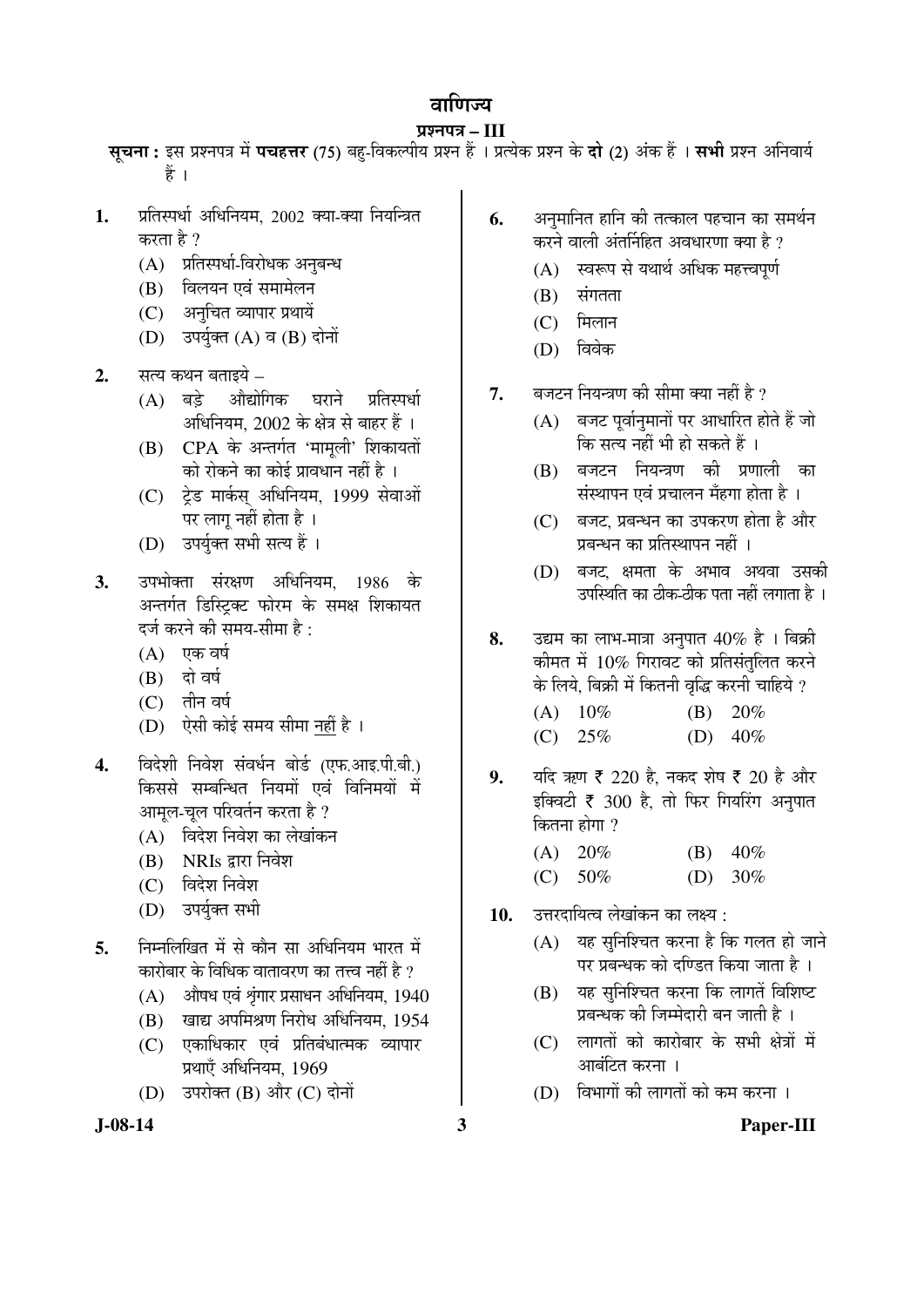**11.** Find the correct matching of the items of List – I with the items of List – II given below :

| List – I                    | $List-II$        |
|-----------------------------|------------------|
| (a) Normal                  | (I) Excess<br>of |
| Profit                      | total revenue    |
|                             | over total       |
|                             | explicit cost    |
| (b) Economic                | (II) Total       |
| profit                      | revenue          |
|                             | equals total     |
|                             | economic         |
|                             | cost             |
| (c) Accounting (III) Excess | of               |
| profit                      | total revenue    |
|                             | over total of    |
|                             | explicit and     |
|                             | implicit         |
|                             | costs and a      |
|                             | normal rate      |
|                             | of return        |

#### **Codes :**

|             | (I)       | $(II)$ $(III)$ |             |
|-------------|-----------|----------------|-------------|
|             | $(A)$ (c) | (a)            | (b)         |
| $(B)$ $(b)$ |           |                | $(a)$ $(c)$ |
| $(C)$ (a)   |           | (b)            | (c)         |
| $(D)$ (a)   |           | (c)            | (b)         |

- **12. Assertion (A) :** A monopoly firm's revenue curve is downward sloping from left to right.
	- **Reason (R)** : The monopoly firm does not simultaneously enjoy the freedom to determine both price and quantity to be sold according to its whims and fancy.

#### **Codes :**

- (A) Both (A) and (R) are true.
- (B) Both (A) and (R) are false.
- $(C)$  (A) is true, but  $(R)$  is false.
- (D) (A) is false, but (R) is true.

#### **Paper-III 4** J-08-14

- **13.** The equilibrium level of output for a perfect competitive firm is given by the point where :
	- $(A)$  MR = MC
	- $(B)$  MR < MC
	- $(C)$  MR > MC
	- (D) MR = MC, and MC starts rising.
- **14.** Match the following :

|               | $List-I$                                                          |                             |           |     | $List-II$                                             |
|---------------|-------------------------------------------------------------------|-----------------------------|-----------|-----|-------------------------------------------------------|
|               | (i) Dumping                                                       |                             |           |     | (a) Monopolistic<br>competitive<br>firm               |
|               | (ii) Kinked<br>Revenue<br>Curve                                   |                             |           |     | (b) Oligopoly<br>firm                                 |
|               | (iii) Horizontal<br>revenue curve                                 |                             |           |     | (c) Perfectively<br>straight line competitive<br>firm |
|               | of buyers and atory<br>sellers with<br>differentiated<br>products |                             |           |     | (iv) Large number (d) Discrimin-<br>monopoly          |
| <b>Codes:</b> |                                                                   |                             |           |     |                                                       |
|               |                                                                   | $(i)$ $(ii)$ $(iii)$ $(iv)$ |           |     |                                                       |
|               | $(A)$ (a) (d) (c) (b)                                             |                             |           |     |                                                       |
|               | (B) (b) (d) (a) (c)                                               |                             |           |     |                                                       |
| (C)           | (d)                                                               |                             | $(b)$ (c) | (a) |                                                       |

- (D) (a) (b) (c) (d)
- **15.** Penetrating pricing strategy is appropriate when
	- (A) price elasticity of demand in the market is highly inelastic.
	- (B) price elasticity of demand in the market is uncertain.
	- (C) price elasticity of demand in the market is highly elastic.
	- (D) income elasticity of demand in the market is negatively elastic.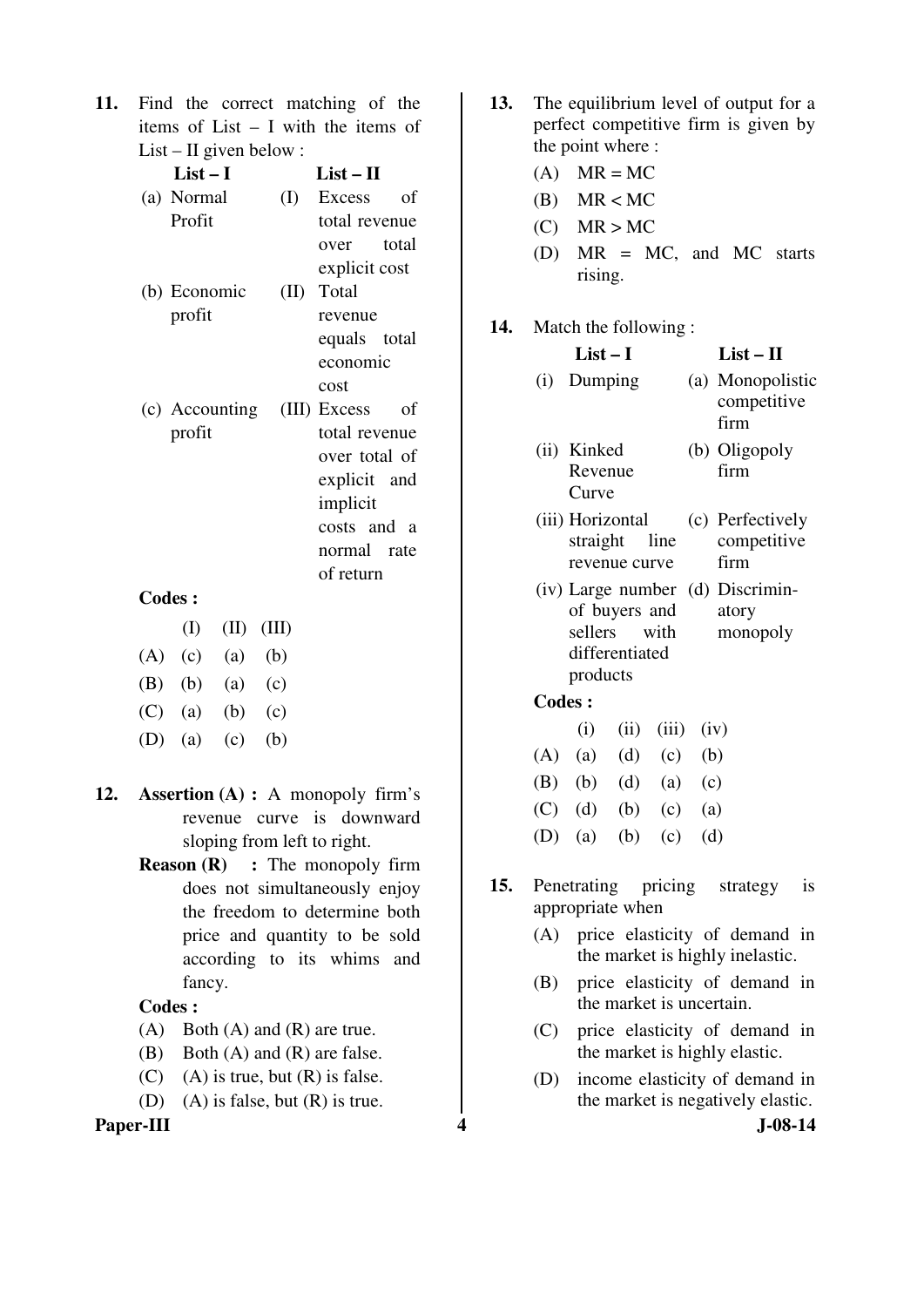11. सूची – I में मदों का सूची – II में मदों के साथ <u>मिलान करें और नीचे दिये कोडों की सहायता</u> से सही उत्तर का चयन करें $\,$ :

# ÃÖæ"Öß **– I** ÃÖæ"Öß **– II**

- $($ ) सामान्य लाभ $($   $)$  कुल स्पष्ट लागत पर कुल आय का आधिक्य
- (b) आर्थिक लाभ  $\rm(H)$  कुल आय कुल आर्थिक लागत के बराबर
- $(c)$  लेखा लाभ (III) कुल स्पष्ट एवं अस्पष्ट लागतों और प्रतिफल की सामान्य दर पर कुल आय का आधिक्य

#### Ûæú™ü **:**

- (I) (II) (III)  $(A)$   $(c)$   $(a)$   $(b)$
- (B) (b) (a) (c)
- 
- $(C)$  (a) (b) (c)
- (D) (a) (c) (b)
- 12. अभिकथन (A) : एकाधिकारी फर्म का आय वक्र बाएँ से दाएँ ढलता है ।
	- **कारण (R) :** एकाधिकारी फर्म को अपनी रुचि एवं सनक के अनुसार वस्तु की कीमत एवं विक्रय करने वाली मात्रा दोनों को निर्धारित करने की स्वतन्त्रता नहीं होती है ।

#### कूट :

- $(A)$   $(A)$  और  $(R)$  दोनों सत्य हैं।
- $(B)$   $(A)$  और  $(R)$  दोनों असत्य हैं ।
- (C) (A) सत्य है, परन्तु (R) असत्य है।
- (D) (A) असत्य है, परन्तु (R) सत्य हैं ।
- 13. एक पूर्ण प्रतियोगी फर्म के लिये उत्पादन का सन्तुलन स्तर उस बिन्दु पर होता हैं जहाँ  $-$ 
	- $(A)$  MR = MC
	- $(B)$  MR < MC
	- $(C)$  MR > MC
	- $(D)$   $MR = MC$ , और  $MC$  में वृद्धि होना शुरू होता है ।
- 14. निम्नलिखित का मिलान करें :

| सूची – I                                           | सूची – II                                    |
|----------------------------------------------------|----------------------------------------------|
| (i) डम्पिंग                                        | (a) एकाधिकारी प्रतियोगी<br>फर्म              |
| (ii) व्याकुंचित आय-   (b) अल्पाधिकारी फर्म<br>वक्र |                                              |
| (iii) क्षैतिज सीधी रेखा (c) पूर्णतया<br>आय-वक्र    | प्रतिस्पर्धात्मक फर्म                        |
| तथा बडी संख्या में<br>क्रेता एवं विक्रेता          | (iv) विभेदित उत्पादों    (d) विभेदक एकाधिकार |
| कूट :                                              |                                              |
| (i)                                                | $(ii)$ $(iii)$ $(iv)$                        |

| $(A)$ (a) (d) (c) (b) |  |  |
|-----------------------|--|--|
| (B) (b) (d) (a) (c)   |  |  |
| (C) (d) (b) (c) (a)   |  |  |
| (D) (a) (b) (c) (d)   |  |  |

- 15. अंतवेशीय कीमत निर्धारण की रणनीति उस समय उपयुक्त होती है जब
	- $(A)$  बाजार में माँग की कीमत लोच अति बेलोचदार है ।
	- $(B)$  बाजार में माँग की कीमत लोच अनिश्चित है ।
	- (C) बाजार में माँग की कीमत लोच अति लोचदार है $\perp$
	- $(D)$  बाजार में माँग की आय लोच ऋणात्मक रूप से लोचदार है ।

**J-08-14 5 Paper-III**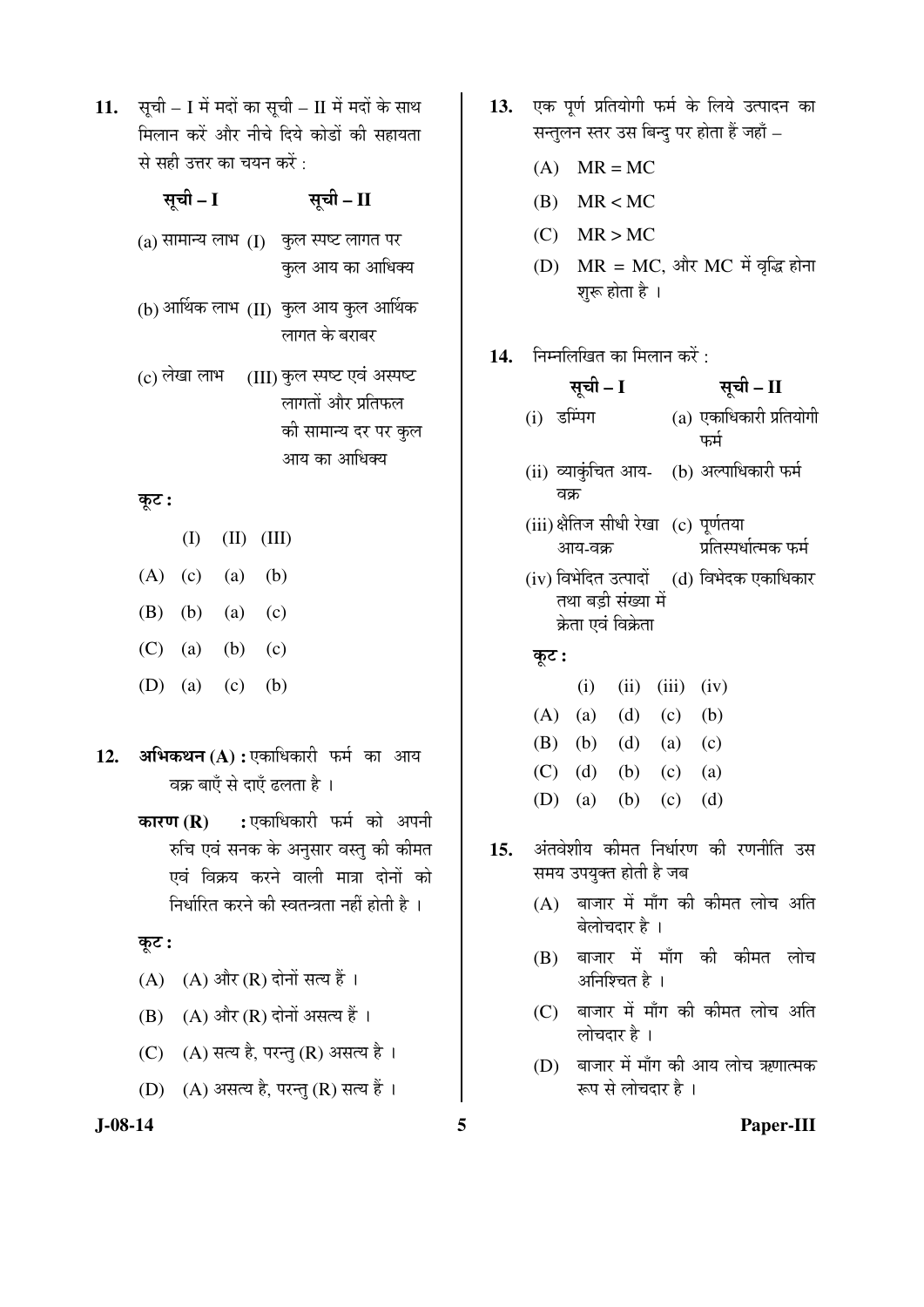- **16. Assertion (A) :** The expected values should be atleast 5 to apply the chi-square test.
	- **Reason (R) :** The chi-square distribution provides an distribution provides an adequate approximation of the sampling distribution.

Indicate the correct answer from the following :

 **Codes :** 

- (A) Both (A) and (R) are true, and (R) is the right explanation.
- (B) Both  $(A)$  and  $(R)$  are true, but  $(R)$ is not the correct explanation.
- $(C)$  (A) is true, but  $(R)$  is false.
- (D) (A) is false, but (R) is true.
- **17.** In a decision problem having four possible alternative decisions and six possible states of nature, the pay-off table will include
	- (A) Four payoffs
	- (B) Six payoffs
	- (C) Twenty four payoff
	- (D) Ten payoff
- **18.** The mathematical formula for joint probabilities  $P(AB) = P(A/B) \times P(B)$ , holds when
	- (A) The events are statistically independent.
	- (B) The events are statistically dependent.
	- (C) The event is either independent or dependent.
	- (D) None of the above
- **19.** Which one of the following statements is the correct interpretation of P-value of less than 0.01 in hypothesis testing ?
	- (A) There is overwhelming evidence to infer that the alternative hypothesis is true.
	- (B) There is strong evidence to infer that the alternative hypothesis is true.
	- (C) There is weak evidence to indicate that the alternative hypothesis is true.
	- (D) There is no evidence to infer that the alternative hypothesis is true.

Paper-III 6 J-08-14

- **20.** Two lists of items are given below :
	- **List I List II**  (i) Charles Babbage (a) Mossai
	- (ii) Herbert A. Simon (b) HTML
	- (iii) Tim Berners Lee (c) Computer Design
	- (iv) Maarc Andreessen (d) Decision model

 Which one of the following is the correct match ?

# **Codes :**

|  | $(i)$ $(ii)$ $(iii)$ $(iv)$ |  |
|--|-----------------------------|--|
|  | $(A)$ (c) (b) (a) (d)       |  |
|  | (B) (a) (c) (d) (b)         |  |
|  | (C) (b) (a) (c) (d)         |  |
|  | (D) (c) (d) (b) (a)         |  |

- **21.** Which of the following statements are true about informal organization ?
	- 1. It arises spontaneously.
	- 2. It reflects individual and group goals.
	- 3. It tends to be permanent and stable.
	- 4. It tends to be small and manageable.
	- 5. Its basic purpose is to improve human relations.
	- 6. Its basic purpose is to achieve organisation's goals.

# **Codes :**

- $(A)$  1, 2, 3 and 5
- (B) 1, 2, 4 and 6
- $(C)$  1, 2, 4 and 5
- (D) 2, 3, 5 and 6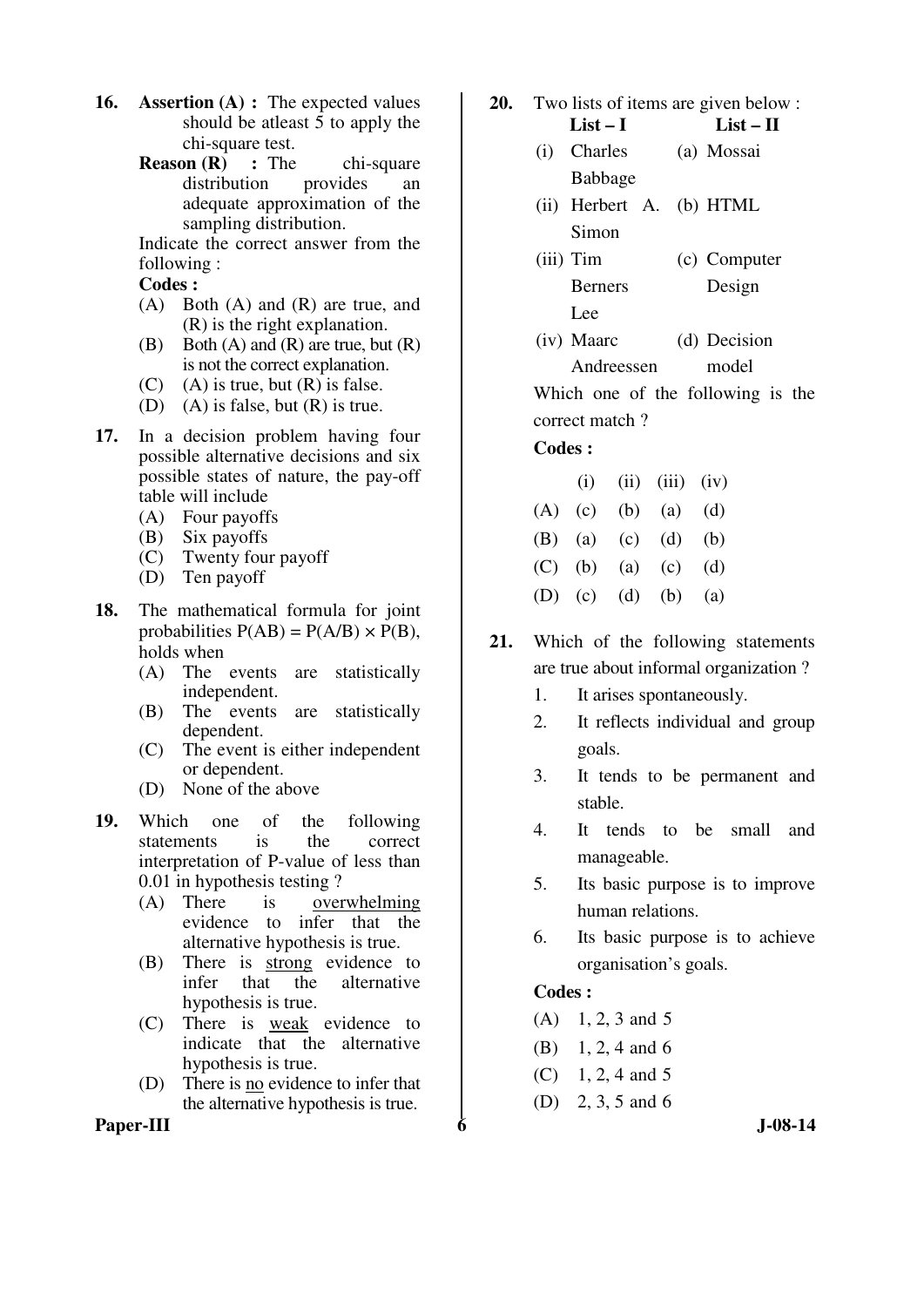- 16. **अभिकथन (A) :** काई-स्क्वेयर परीक्षण के प्रयुक्त होने के लिये अपेक्षित मृल्य कम से कम 5 होने चाहिये ।
	- **कारण (R) :** काई-स्क्वेयर बंटन प्रतिचयन बंटन का पर्याप्त समीपवर्त्ती अनमान प्रदान करता है ।
	- निम्नलिखित में से सही उत्तर का चयन करें :

#### कट :

- $(A)$   $(A)$  और  $(R)$  दोनों सत्य हैं, और  $(R)$ सही व्याख्या है ।
- $(B)$   $(A)$  और  $(R)$  दोनों सत्य हैं, परन्तु  $(R)$ सही व्याख्या नहीं है ।
- (C) (A) सत्य है, परन्तु (R) असत्य है।
- $(D)$   $(A)$  असत्य है, परन्तु  $(R)$  सत्य है।
- 17. निर्णय की समस्या जिसमें चार संभावित वैकल्पिक निर्णय और छ: संभावित स्थितियाँ है. में पे-ऑफ टेबल में क्या समाविष्ट होगा ?
	- $(A)$  चार पे-ऑफस
	- $(B)$  छ: पे-ऑफस
	- (C) चौबीस पे-ऑफ़स
	- (D) दस पे-ऑफ़स
- **18.** संयुक्त प्रायिकताओं :  $P(AB) = P(A/B) \times$  $P(B)$  के लिये गणितीय सूत्र लागू होता है जब :
	- (A) घटनाएँ सांख्यिकीय रूप से स्वतन्त्र हैं ।
	- (B) घटनाएँ सांख्यिकीय रूप से आश्रित हैं ।
	- $(C)$  घटना या तो स्वतन्त्र या आश्रित है।
	- (D) उपर्युक्त में से कोई नहीं ।
- 19. प्राक्कल्पना परीक्षण में 0.01 से कम P-मुल्य की सही व्याख्या निम्नलिखित में से कौन सा कथन प्रदान करता है ?
	- $(A)$  यह अनमान करने का अत्याधिक प्रमाण है कि वैकल्पिक प्राक्कल्पना सत्य है ।
	- (B) यह अनुमान लगाने का मजबूत प्रमाण है कि वैकल्पिक प्राक्कल्पना सत्य है ।
	- (C) यह अनुमान लगाने का दुर्बल प्रमाण है <u>कि वैकल्पिक प्राक्कल्पना सत्य है</u> ।
	- (D) यह अनुमान लगाने का कोई प्रमाण नहीं है कि वैकल्पिक प्राक्कल्पना सत्य है ।
- 20. **मदों की दो सुचियाँ दी गई हैं**:
	- सूची I <del>सू</del>ची II
	- $(i)$  चार्ल्स बाबेज  $(a)$  मोसाई
	- $(i)$  हर्बर्ट ए. साइमन  $(b)$  एच.टी.एम.एल.
	- $(iii)$  टिम बर्नर्स ली  $(c)$  कम्प्यूटर डिजाइन

 $(iv)$  मार्क एन्ड्रीसन  $(d)$  निर्णय मॉडल निम्नलिखित में से सही उत्तर का चयन करें :

# कूट :

- $(i)$   $(ii)$   $(iii)$   $(iv)$ (A) (c) (b) (a) (d)
- 
- (B) (a) (c) (d) (b)
- (C) (b) (a) (c) (d)
- (D) (c) (d) (b) (a)
- 21. अनौपचारिक संगठन के बारे में निम्नलिखित में से कौन सा कथन सत्य है ?
	- $(1)$  यह सहजता से विकसित होता है।
	- $(2)$  यह वैयक्तिक एवं समुह के लक्ष्य प्रगट करता है ।
	- (3) यह स्थायी एवं स्थिर होता है।
	- $(4)$  यह लघु एवं प्रबन्धनीय होता है।
	- (5) इसका मूलभूत उद्देश्य मानवीय सम्बन्धों को सुधारना है ।
	- (6) इसका मूलभूत उद्देश्य संगठन के लक्ष्यों को प्राप्त करना है ।

# $\overline{\phi}$ :

- $(A)$  1, 2, 3 और 5
- $(B)$  1, 2, 4 और 6
- $(C)$  1, 2, 4 और 5
- $(D)$  2, 3, 5 और 6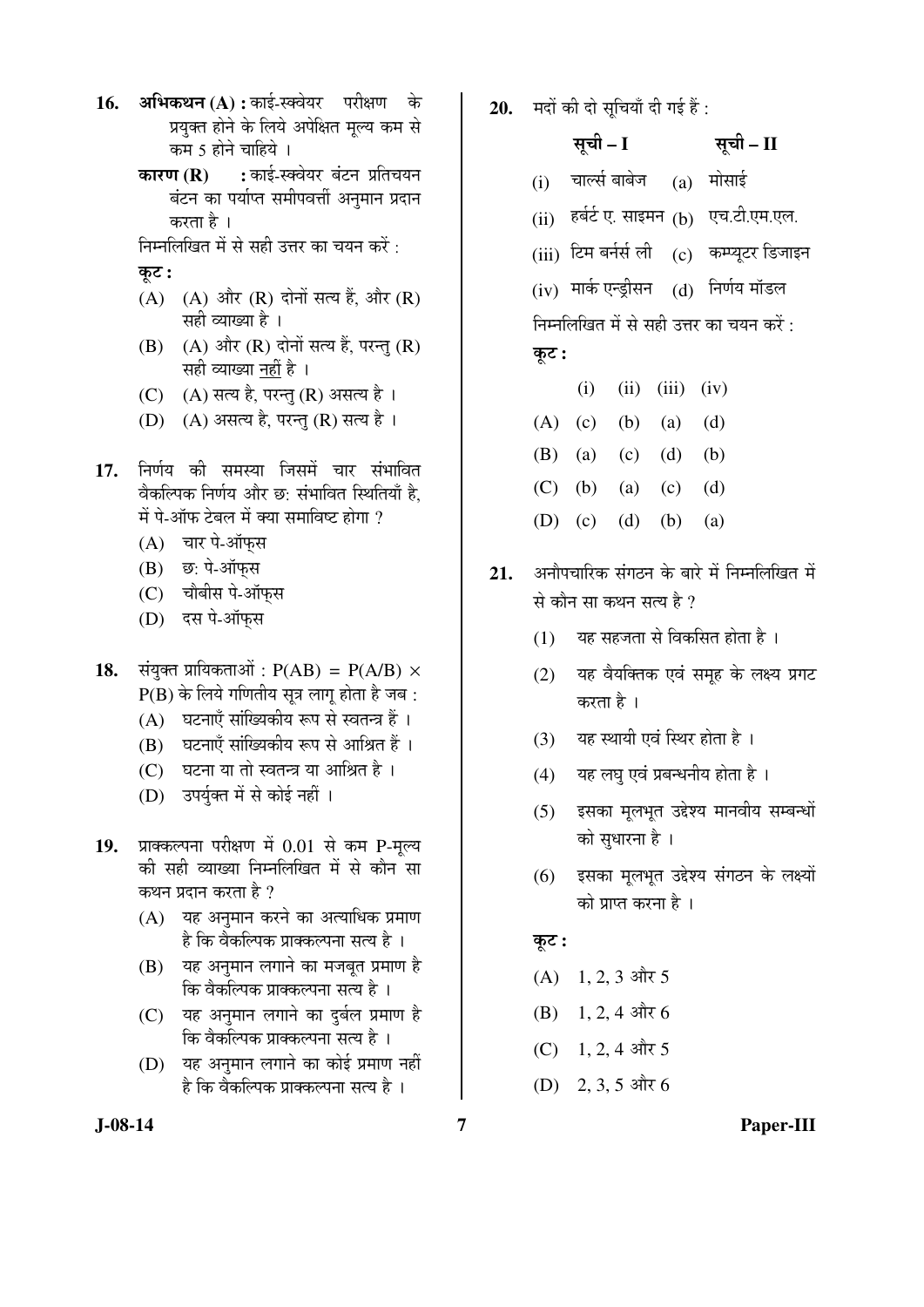- **22.** Which of the following is not true about an employee-centered leader as identified by Michigan researchers ?
	- (A) Treats subordinates as human beings.
	- (B) Shows concern for their well being.
	- (C) Focuses on work standards and close supervision.
	- (D) Encourages and involves them in goal setting.
- **23.** According to Talcott Parson, organizations can be classified primarily into four categories, based on functions. Which of the following is not an organization in Parson's scheme ?
	- (A) Political organisations
	- (B) Integrative organisations
	- (C) Pattern maintenance organisations
	- (D) Commercial organisations
- **24.** An MBO programme usually involves the following steps :
	- 1. Establishing unit's objectives
	- 2. Establishing organisational goals
	- 3. Negotiating or agreeing
	- 4. Reviewing the performance
	- 5. Creating action plans

 Indicate the correct sequence of the above steps from the following codes :

- $(A)$  1, 2, 3, 4, 5
- (B) 2, 1, 3, 5, 4
- (C) 2, 3, 1, 4, 5
- (D) 5, 4, 3, 2, 1

## **Paper-III** 3 J-08-14

| 25. | Match the following: |            |             |                       |                   |
|-----|----------------------|------------|-------------|-----------------------|-------------------|
|     | $List-I$             |            |             |                       | $List - II$       |
|     |                      | (a) Fayol  |             |                       | (1) Economy and   |
|     |                      |            |             |                       | Society           |
|     |                      | (b) Taylor |             |                       | (2) General and   |
|     |                      |            |             |                       | Industrial        |
|     |                      |            |             |                       | Administration    |
|     |                      | (c) Weber  |             |                       | (3) Principles of |
|     |                      |            |             |                       | Organization      |
|     | (d) Mooney           |            |             | $(4)$ Shop            |                   |
|     |                      |            | and Reilly  |                       | Management        |
|     | <b>Codes:</b>        |            |             |                       |                   |
|     |                      |            | $(a)$ $(b)$ | (c)                   | (d)               |
|     |                      |            |             | (A) (3) (4) (1) (2)   |                   |
|     |                      |            |             | (B) $(2)$ $(4)$ $(1)$ | (3)               |
|     |                      |            |             |                       |                   |

 $(C)$   $(1)$   $(3)$   $(2)$   $(4)$ 

 $25.$ 

- (D)  $(4)$   $(3)$   $(2)$   $(1)$
- **26.** A primary group influencing the buyer behaviour is a
	- (A) Family
	- (B) Professional association
	- (C) Religious group
	- (D) Trade Union
- **27.** After conducting the business analysis for developing a new product, a company must do
	- (A) Idea generation
	- (B) Product positioning
	- (C) Product development and testing
	- (D) Test marketing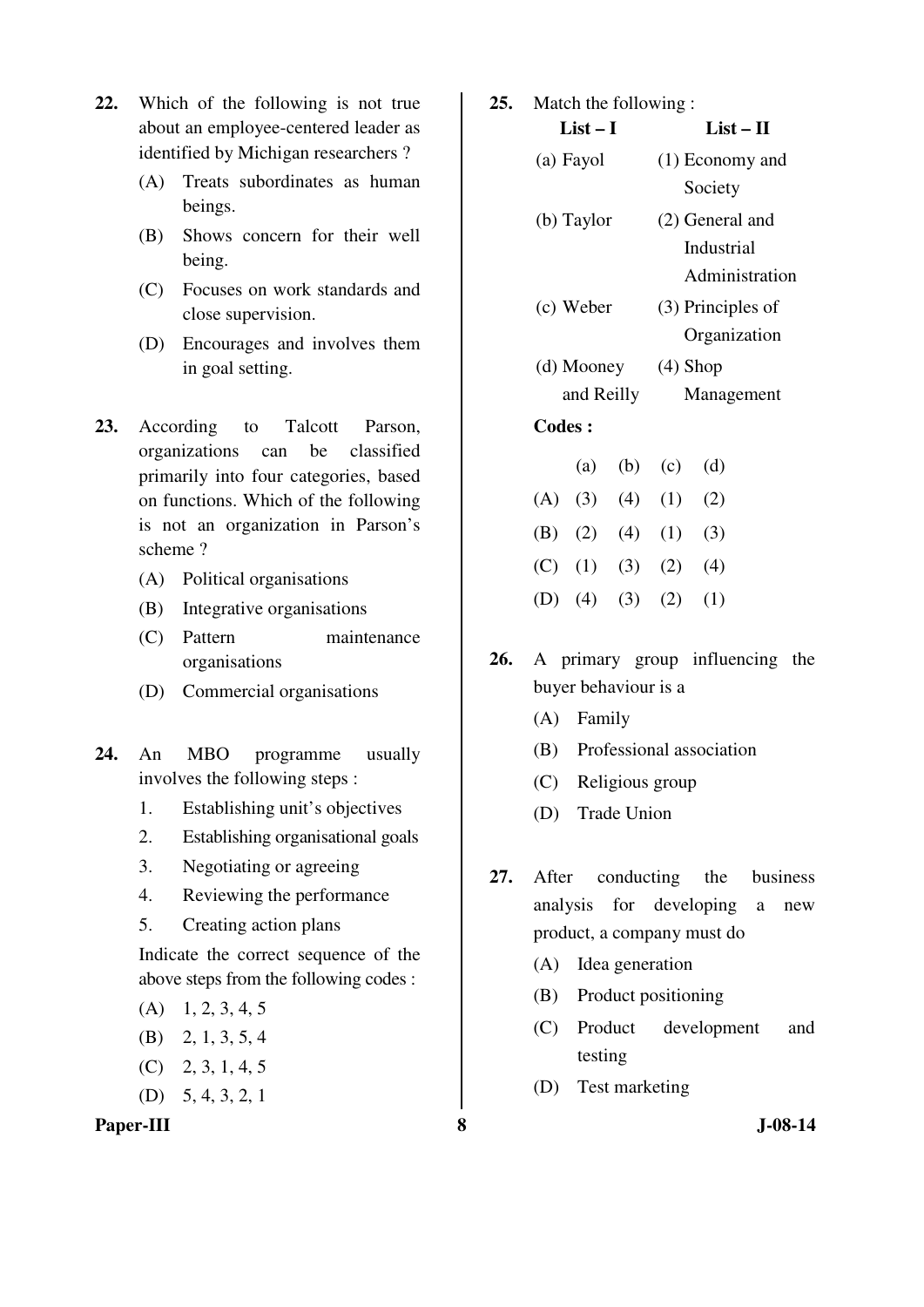- 22. मिशिगन शोधकर्त्ताओं ने कर्मचारी-केन्द्रित नेता के बारे में किसे सत्य नहीं माना है ?
	- $(A)$  अधीनस्थों के साथ मानवीय व्यवहार करते हैं ।
	- (B) उनके हितलाभ के लिये सरोकार दर्शाता है ।
	- (C) कार्य के मानकों एवं सूक्ष्म निरीक्षण पर फोकस करता है $\perp$
	- (D) उन्हें प्रोत्साहित करता है और लक्ष्य <u>निर्धारण में उन्हें शामिल करता है</u> ।
- 23. टालकोट पार्सन के अनुसार, संगठनों को कार्यों के आधार पर चार वर्गों में वर्गीकृत किया जा सकता है । निम्नलिखित में से कौन सा संगठन पार्सन की स्कीम में नहीं है ?
	- $(A)$  राजनीतिक संगठन
	- (B) समाकलनात्मक संगठन
	- (C) पैटर्न अनुरक्षण संगठन
	- (D) वाणिज्यिक संगठन
- 24. एम.बी.ओ. कार्यक्रम के साथ सामान्यतया निम्नलिखित सोपान जुड़ते हैं:
	- $(1)$  इकाई के उद्देश्यों की स्थापना
	- $(2)$  संगठनात्मक लक्ष्यों की स्थापना
	- (3) समझौता या स्वीकृति
	- (4) निष्पन्नता का पुनरावलोकन
	- (5) कार्य योजनाओं का सृजन
	- निम्नलिखित कोडों से उपर्युक्त सोपानों का सही अनुक्रम बतायें :
	- $(A)$  1, 2, 3, 4, 5
	- (B) 2, 1, 3, 5, 4
	- (C) 2, 3, 1, 4, 5
	- (D) 5, 4, 3, 2, 1

**25.** निम्नलिखित को सुमेलित करें :

|             | सूची – I  |                       | सूची – II                                   |
|-------------|-----------|-----------------------|---------------------------------------------|
| $(a)$ फेयोल |           |                       | (1) इकोनोमी एण्ड सोसाइटी                    |
| (b) टेलर    |           |                       | (2) जनरल एण्ड इंडस्ट्रियल<br>एडमिनिस्ट्रेशन |
| (c) वेबर    |           |                       | (3) प्रिंसीपल्स ऑफ<br>ऑर्गनाइजेशन           |
|             |           |                       | (d) मूने एवं रेली (4) शॉप मैनेजमेंट         |
| कूट :       |           |                       |                                             |
|             | (a)       | $(b)$ $(c)$           | (d)                                         |
|             |           | (A) (3) (4) (1) (2)   |                                             |
|             |           | (B) (2) (4) (1) (3)   |                                             |
|             |           | $(C)$ (1) (3) (2) (4) |                                             |
|             | $(D)$ (4) | $(3)$ $(2)$           | (1)                                         |

- 26. क्रेता के व्यवहार को प्रभावित करने वाला प्राथमिक समूह है:
	- $(A)$  परिवार
	- (B) पेशेवरों का संसर्ग
	- (C) धार्मिक समूह
	- (D) मजदूर संघ
- 27. नया उत्पाद विकसित करने के लिये व्यवसाय विश्लेषण करने के बाद कम्पनी को क्या करना चाहिये  $\gamma$ 
	- $(A)$  विचारों का सृजन
	- (B) उत्पाद स्थापित करना
	- (C) उत्पाद का विकास एवं परीक्षण
	- (D) परीक्षण विपणन

# **J-08-14 9 Paper-III**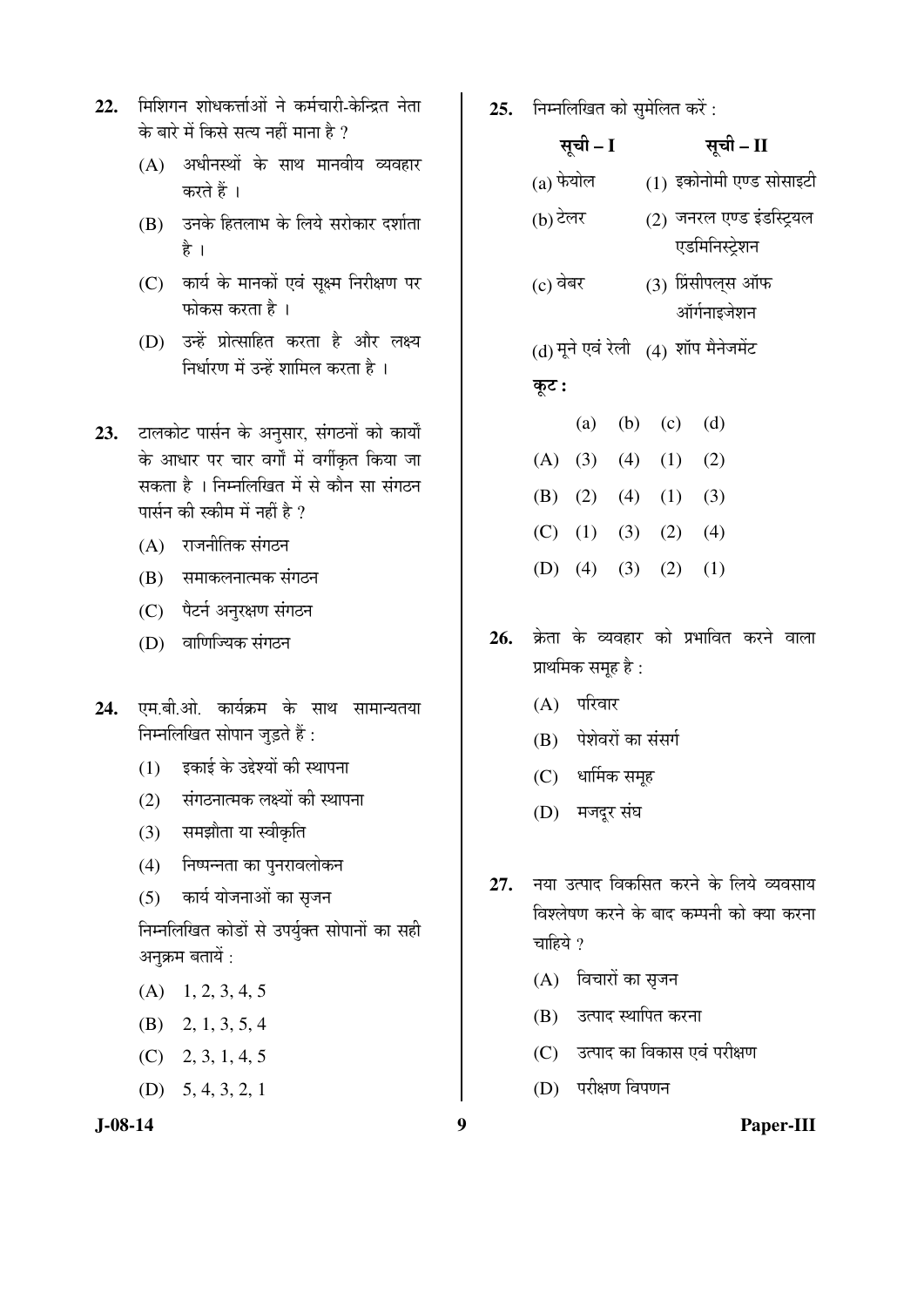| <b>28.</b> Match the items in List $-$ I with those |
|-----------------------------------------------------|
| in List $-$ II :                                    |

|     | $List-I$                    | $List-II$                      |  |
|-----|-----------------------------|--------------------------------|--|
|     | (a) Post                    | $(i)$ AIDA                     |  |
|     | purchase                    |                                |  |
|     | hehaviour                   |                                |  |
|     | (b) Personal                | (ii) ACMEE                     |  |
|     | selling                     |                                |  |
|     | (c) Everitt M.              | (iii) Diffusion of             |  |
|     | Rogers                      | Innovation                     |  |
|     |                             | (d) Salesperson (iv) Cognitive |  |
|     | training                    | dissonance                     |  |
|     |                             | Indicate the correct matching: |  |
|     | <b>Codes:</b>               |                                |  |
|     | (a) (b) (c)                 | (d)                            |  |
| (A) | $(i)$ $(ii)$ $(iii)$ $(iv)$ |                                |  |
|     |                             |                                |  |

- (B) (iv) (ii) (iii) (i)
- $(C)$  (iii) (ii) (iv)
- (D) (iv) (i) (iii) (ii)
- **29.** Which type of retail stores generally has the highest operating costs ?
	- (A) Department store
	- (B) Supermarket
	- (C) Chain store
	- (D) Co-operative Store

**30.** Indicate the correct statement :

- (A) India has been a pioneer in social marketing.
- (B) Advertising Standards Council of India is a statutory body set up by the government of India.
- (C) Both (A) and (B) are incorrect.
- (D) Both (A) and (B) are correct.

# **Paper-III** J-08-14

| 31. Match the items of List $-$ I with the |
|--------------------------------------------|
| items of $List - II$ :                     |

| $List-I$                         |       | $List - II$ |
|----------------------------------|-------|-------------|
| (a) Trade credit (i) Maturity    |       |             |
| and other                        |       | Financing   |
| payables that                    |       |             |
| arise in the                     |       |             |
| firm's day                       |       |             |
| today                            |       |             |
| operations                       |       |             |
| (b) Financing and (ii) Factoring |       |             |
| asset                            | needs |             |
| over time                        |       |             |

- (c) A tool for accelerating the collection from the customers (iii) Spontaneous financing
- (d) Seeking financial service to finance on its debtors' balances (iv) Lockbox system

# **Codes :**

|  |  | (a) (b) (c) (d)                 |  |
|--|--|---------------------------------|--|
|  |  | $(A)$ (iv) (iii) (ii) (i)       |  |
|  |  | (B) $(iii)$ $(ii)$ $(iv)$ $(i)$ |  |
|  |  | (C) (ii) (iv) (i) (iii)         |  |
|  |  | (D) (i) (ii) (iii) (iv)         |  |

**32.** Indicate the cost of equity capital, based on capital asset pricing model, with the following information :

> Beta coefficient – 1.40 Risk-free rate of interest  $-9\%$  Expected Rate of Return on equity in the market – 16%

- (A) 9.8% (B) 18%
- (C)  $18.8\%$  (D)  $16\%$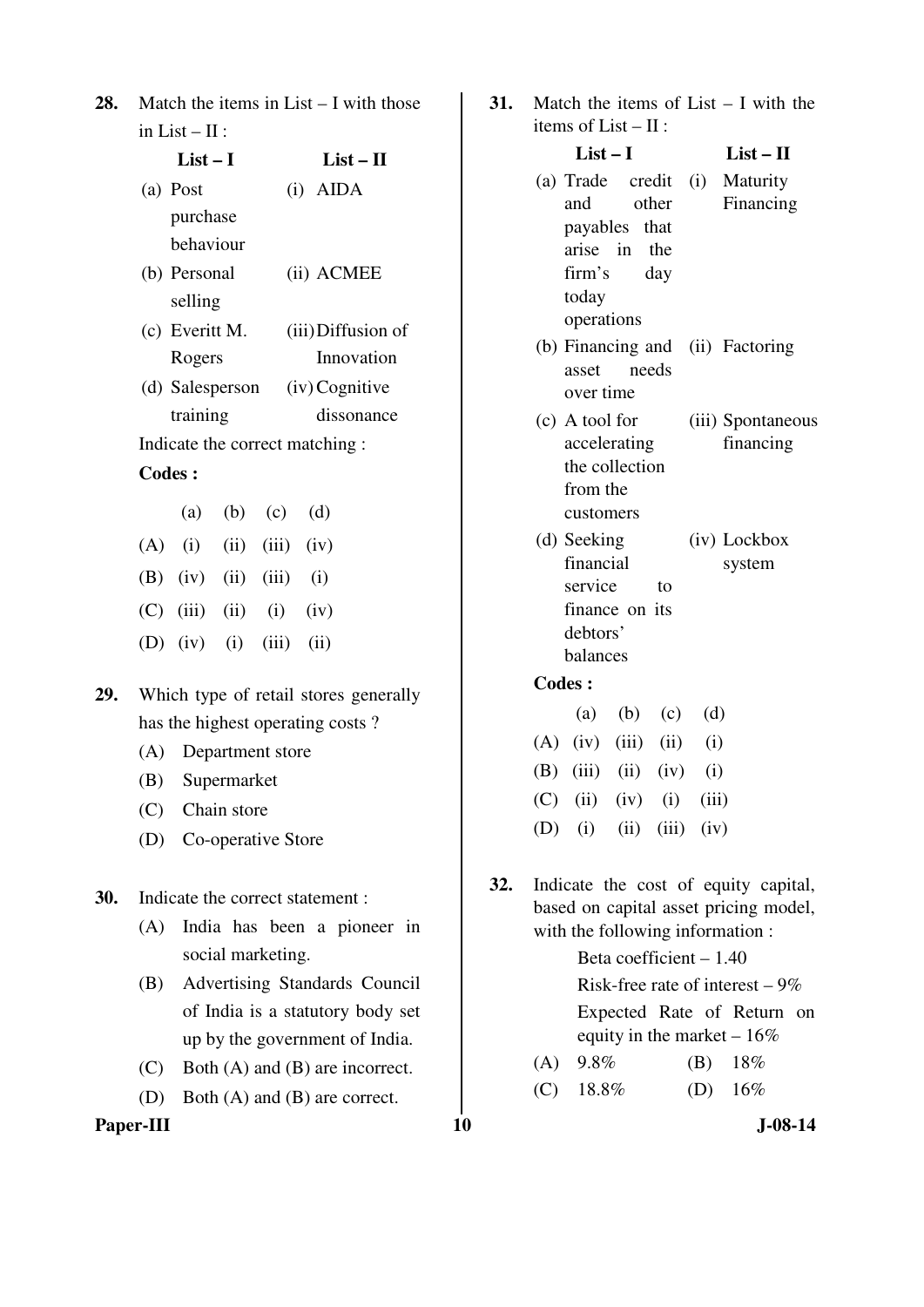**28.** सूची – I को सूची – II के साथ सुमेलित करें :

# ÃÖæ"Öß **– I** ÃÖæ"Öß **– II**

 $(a)$  उत्तर खरीद व्यवहार  $(i)$  AIDA

 $(b)$  वैयक्तिक बिक्री  $(ii)$   $\Lambda$ CMEE

 $\rm (c)$  एवरिट एम. रोजर्स  $\rm (iii)$ नवप्रवर्तन का प्रसार

 $(d)$  विक्रेता का प्रशिक्षण  $(iv)$  संज्ञानात्मक असंगति

# सही उत्तर बताइए :

## Ûæú™ü **:**

|  | (a) (b) (c) (d)                 |  |
|--|---------------------------------|--|
|  | $(A)$ (i) (ii) (iii) (iv)       |  |
|  | (B) $(iv)$ $(ii)$ $(iii)$ $(i)$ |  |
|  | (C) $(iii)$ $(ii)$ $(i)$ $(iv)$ |  |
|  | (D) (iv) (i) (iii) (ii)         |  |
|  |                                 |  |

- 29. किस प्रकार की फुटकर दुकानों की प्रचालन लागत प्राय: उच्चतम होती है ?
	- $(A)$  डिपार्टमेंट स्टोर
	- (B) सुपर मार्किट
	- (C) चेन स्टोर
	- (D) कोओपरेटिव स्टोर
- 30. सही कथन बताइये :
	- $(A)$  सामाजिक विपणन में भारत अग्रणी रहा है ।
	- (B) भारत विज्ञापन मानक परिषद भारत की सरकार द्वारा स्थापित किया गया संवैधानिक निकाय है ।
	- (C)  $(A)$  और  $(B)$  दोनों गलत हैं।
	- (D)  $(A)$  और  $(B)$  दोनों सही हैं।

31. सूची – I में मदों को सूची – II में मदों के साथ समेलित करें :

# सूची – I <del>सू</del>ची – II

- $(a)$  व्यापार ऋण एवं अन्य  $(i)$ देयताएँ जो एक फर्म के दिन-प्रतिदिन के प्रचालनों में उदभूत होती हैं । परिपक्वता वित्तपोषण
- (b) समयोपरि वित्तपोषण (ii) लेनदारी-एवं परिसम्पत्ति संबंधी आवश्यकताएँ लेखा-क्रय (फेक्टरिंग)
- (c) ग्राहकों से भुगतान की (iii) सहज वसुली को त्वरित करने का उपकरण वित्तपोषण
- (d) अपने ऋणियों की शेष (iv) लॉकबॉक्स राशि का वित्तपोषण करने के लिये वित्तीय सेवा की तलाश करना प्रणाली

#### Ûæú™ü **:**

|                                 | (a) (b) (c) (d) |  |
|---------------------------------|-----------------|--|
| $(A)$ (iv) (iii) (ii) (i)       |                 |  |
| (B) $(iii)$ $(ii)$ $(iv)$ $(i)$ |                 |  |
| (C) (ii) (iv) (i) (iii)         |                 |  |
| (D) (i) (ii) (iii) (iv)         |                 |  |

- 32. Fiम्नलिखित सूचना के साथ पूँजीगत परिसम्पत्ति कीमत निर्धारण मॉडल (CAPM) पर आधारित इक्विटी पूँजी की लागत बताइये :
	- ৰীटা (β) गुणांक = 1.40 जोखिम मुक्त ब्याज की दर $-9\%$ बाजार में इक्विटी प्रतिफल की अपेक्षित दर –  $16\%$ (A) 9.8% (B) 18%
	- (C)  $18.8\%$  (D)  $16\%$

**J-08-14 11 Paper-III**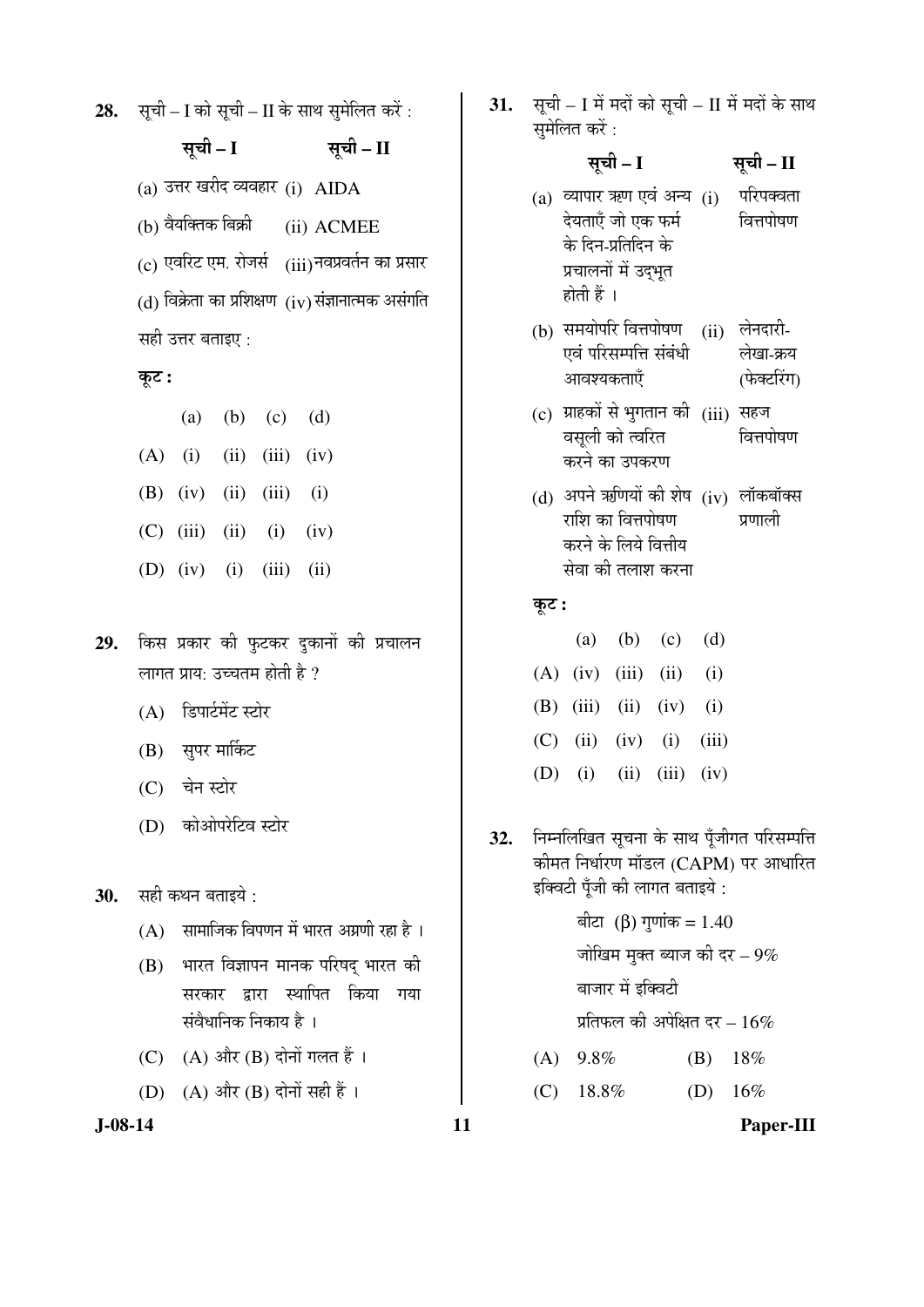- **33.** The degree of super-leverage would be calculated by :
	- (A) Adding DOL (Degree of Operating Leverage) and DFL (Degree of Financial Leverage)
	- (B) Dividing DOL with DFL
	- (C) Multiplying DOL and DFL
	- (D) Subtracting DOL from DFL
- **34.** Interim cash inflows are reinvested at a rate of return equal to the internal rate of return is the built-inmechanism for
	- (A) Net Present Value Method
	- (B) Internal Rate of Return Method
	- (C) Profitability Index Method
	- (D) None of the above
- **35.** Who formulated the following model for estimating the market price of equity share ?

$$
P = \frac{D + \frac{R_a}{R_c}(E - D)}{R_c}
$$

Where,  $P =$  Market price of equity share

 $D = DPS$ 

 $E = EPS$ 

- $E D =$  Retained earning per share
- $R_a$  = Internal rate of return on investment

 $R_c$  = Cost of capital

- (A) Modigliani-Miller
- (B) Myron-Gordon
- (C) James E. Walter
- (D) Clarkson and Elliot

Paper-III **12** J-08-14

- **36.** Indicate the quantitative methods of job evaluation
	- (A) Ranking methods and Job comparison method
	- (B) Point rating method and Factor comparison method
	- (C) Grading method and Job classification method
	- (D) Factor comparison method and Ranking method
- **37.** Match the items of List I with those  $List - II:$

| $List-I$      |             |               | $List - II$               |
|---------------|-------------|---------------|---------------------------|
| $(1)$ Career  |             |               | (a) The process           |
| goals         |             |               | where in an               |
|               |             |               | executive                 |
|               |             |               | serves as a               |
|               |             |               | guide                     |
| $(2)$ Career  |             |               | (b) The future            |
| path          |             |               | positions one             |
|               |             |               | strives to reach          |
|               |             |               | as part of                |
|               |             |               | career                    |
| (3) Career    |             |               | (c) The sequential        |
|               | counseling  |               | pattern of jobs           |
|               |             |               | that form a               |
|               |             |               | career                    |
|               |             |               | (4) Mentoring (d) Guiding |
|               |             |               | people on their           |
|               |             |               | possible career           |
|               |             |               | path                      |
| <b>Codes:</b> |             |               |                           |
|               | $(1)$ $(2)$ | (3)           | (4)                       |
| $(A)$ $(b)$   | (c)         | (d)           | (a)                       |
| $(B)$ (a)     |             | (b) $(c)$ (d) |                           |
| $(C)$ (d) (c) |             | (b)           | (a)                       |
| $(D)$ (c)     | (b)         | (a)           | (d)                       |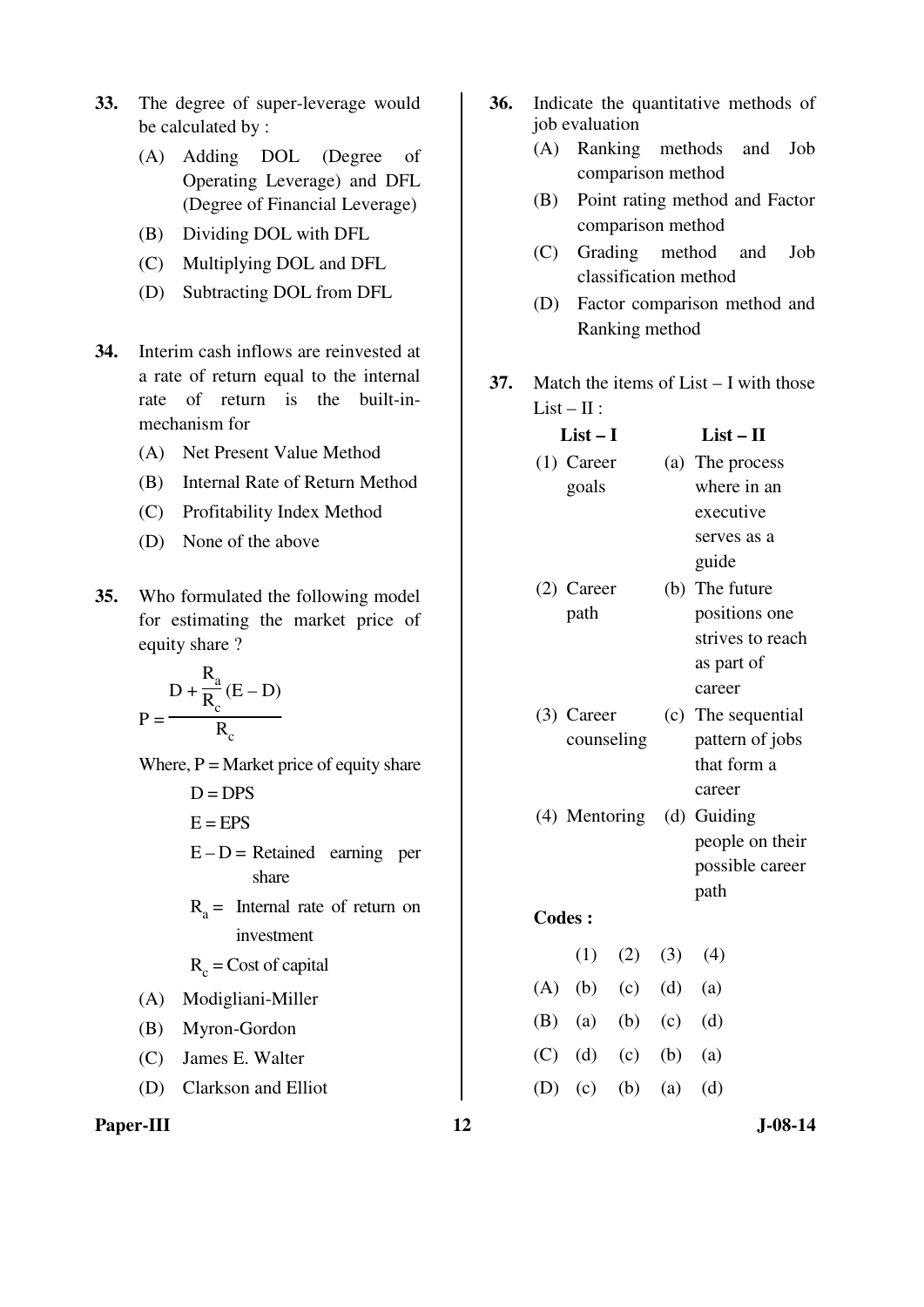- 33. सुपर-लीवरेज की कोटि की परिगणना किसके द्वारा की जाएगी ?
	- (A) प्रचालन लीवरेज कोटि (DOL) एवं <u>वित्तीय लीवरेज कोटि (DFL) के जोड</u> द्वारा
	- (B) DOL को DFL के साथ भाग देना
	- (C) DOL को DFL से गुणा करके
	- (D) DOL को DFL से घटा करके
- 34. अंतरिम नकद अन्तर्प्रवाह को प्रतिफल की आन्तरिक दर के बराबर प्रतिफल पर पुन: <u>निवेश किया जाता है तो यह किसके लिये</u> अंतर्निहित क्रियाविधि है ?
	- (A) निवल वर्तमान मूल्य पद्धति
	- (B) जिंदिएल की आन्तरिक दर पद्धति
	- (C) लाभदेयता सचकांक पद्धति
	- (D) उपर्युक्त में से कोई नहीं
- 35. इक्विटी अंश के बाजार मूल्य का आकलन करने के लिये निम्नलिखित मॉडल किसने प्रतिपादित किया है ?

$$
P = \frac{D + \frac{R_a}{R_c}(E - D)}{R_c}
$$

- जहाँ :  $P =$ इक्विटी अंश का बाजार मूल्य
	- $D = \overline{s}$ ी.पी.एस.
	- $E = \xi \hat{\mathbf{u}}$ . एस.
	- $E D = \bar{\mathbf{\Sigma}}$ ति अंश प्रतिधारित उपार्जन
	- $R<sub>a</sub>$  = निवेश पर प्रतिफल की आन्तरिक दर

 $R_c = \check{q}$ जी की लागत

- $(A)$  मोदिग्लियानी मिलर
- $(B)$  माइरोन गोर्डोन
- (C) जेम्स इ. वालटर
- (D) क्लार्कसन एवं इलियट

- **36.** कार्य मुल्यांकन की मात्रात्मक पद्धतियाँ बताइये :
	- $(A)$  श्रेणीकरण पद्धतियाँ एवं कार्य तुलना पद्धति
	- (B) अंक निर्धारण पद्धति एवं कारक तुलना पद्धति
	- (C) क्रम स्थापन पद्धति एवं कार्य वर्गीकरण पद्धति
	- (D) कारक तुलना पद्धति एवं श्रेणीकरण पद्धति
- **37.** सूची I को सूची II के साथ सुमेलित करें :

$$
\overline{q} = I \qquad \qquad \overline{q} = \Pi
$$

- $(1)$  कैरियर लक्ष्य  $(2)$  एक प्रक्रिया जहाँ कार्यपालक मार्गदर्शक के रूप में कार्य करता है ।
- $(2)$  कैरियर मार्ग  $(6)$  भावी पद (स्थितियाँ) जहाँ व्यक्ति कैरियर के हिस्से के रूप में पहुँचने की चेष्टा करता है ।
- $(3)$  कैरियर $\overline{a}$ संबंधी सलाह  $\rm (c)$  कार्यों का आनुक्रमिक पैटर्न जो कैरियर बनाता है ।
- $(4)$  मार्गदर्शन  $(3)$  लोगों को उनके संभावित कैरियर पथ पर सलाह देना ।

#### कूट :

|  | $(1)$ $(2)$ $(3)$ $(4)$       |  |
|--|-------------------------------|--|
|  | $(A)$ $(b)$ $(c)$ $(d)$ $(a)$ |  |
|  | (B) (a) (b) (c) (d)           |  |
|  | $(C)$ (d) (c) (b) (a)         |  |
|  | (D) (c) (b) (a) (d)           |  |

**J-08-14 13 Paper-III**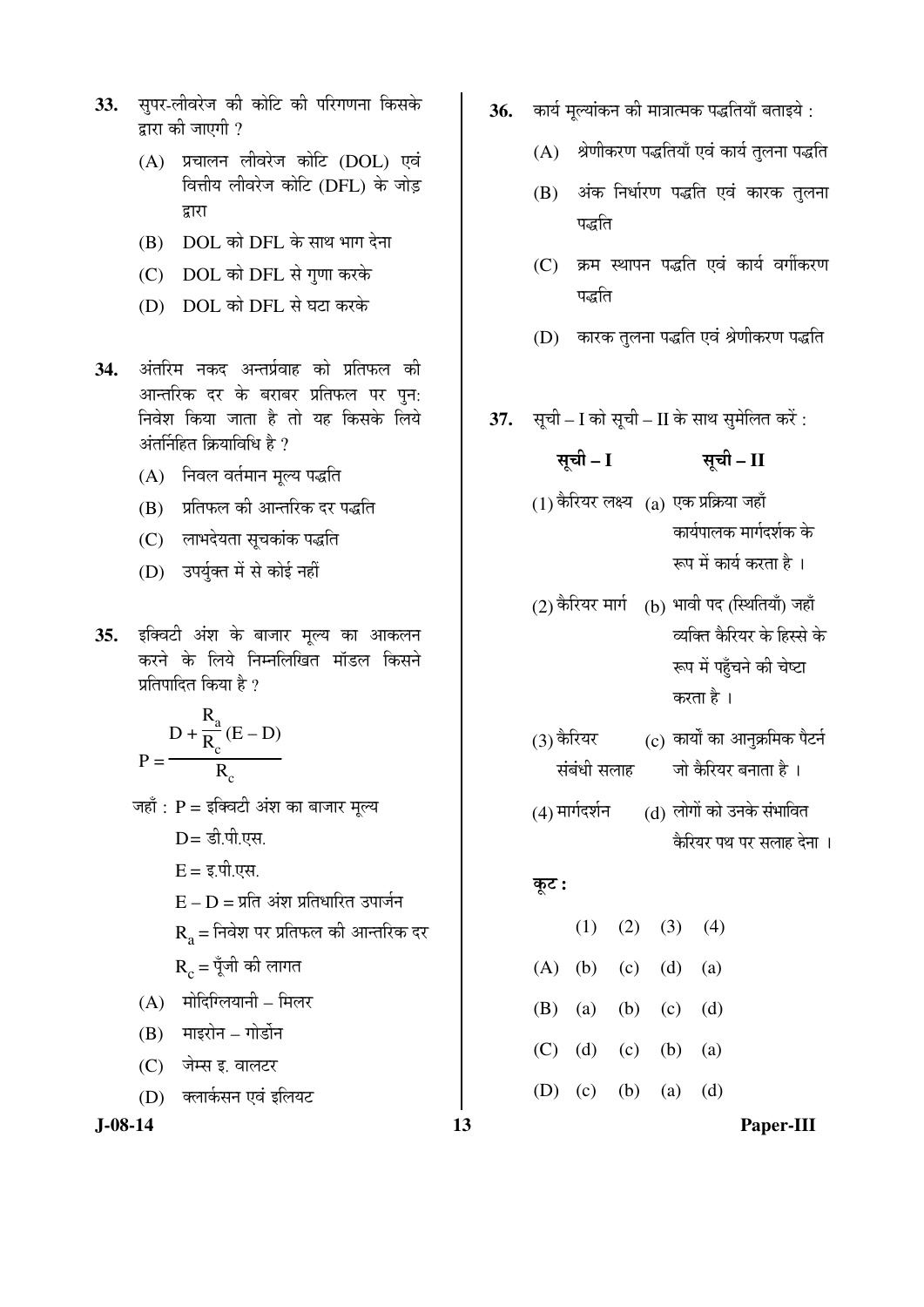- **38.** The process of receiving and welcoming an employee when he first joins a company and giving him the basic information he needs to settle down quickly and happily and starts working, is referred to as
	- (A) Placement
	- (B) Orientation
	- (C) Job Rotation
	- (D) Counseling
- **39.** Which is not relevant of succession planning ?
	- (A) Analysis of the demand for managers
	- (B) Review of existing executives
	- (C) Planning individuals career paths
	- (D) Recruitment to meet immediate needs
- **40.** Where does recognition of an Employee fall in Maslow's hierarchy of needs theory ?
	- (A) Self-actualisation
	- (B) Security needs
	- (C) Social needs
	- (D) Esteem needs
- **41.** The profitability of public-sector banks is low due to
	- (i) Over-cautions approach to lending
	- (ii) Reserve Bank Policies
	- (iii) High Overhead Costs
	- (iv) Social-sector lending
	- Identify the correct code :

#### **Codes :**

- $(A)$  (i) and (ii)
- $(B)$  (i) and (iv)
- $(C)$  (i), (iii) and (iv)
- $(D)$  (ii) and (iii)

# Paper-III **14** J-08-14

**42.** Match the items of List – I with those List – II and select correct answer :

| List $-$ L      | List – H             |
|-----------------|----------------------|
| (1) Narasimham  | (a) Lending under    |
| Committee       | consortium           |
|                 | arrangement          |
| $(2)$ Shetty    | (b) Frauds and       |
| Committee       | Malpractices in      |
|                 | banks                |
| $(3)$ Ghosh     | (c) Securities       |
| Committee       | operations of        |
|                 | banks and            |
|                 | financial            |
|                 | institutions         |
| (4) Janakiraman | (d) Financial system |
| Committee       | in India             |
| <b>Codes :</b>  |                      |

- (a) (b) (c) (d)  $(A) (3) (4) (2) (1)$ (B)  $(2)$   $(3)$   $(4)$   $(1)$  $(C)$  (4) (2) (3) (1) (D) (3) (4) (1) (2)
- **43.** Which of the following financial institutions is not with in the supervisory Purview of Reserve Bank of India ?
	- (A) Foreign Commercial Banks Operating in India
	- (B) Regional Rural Banks
	- (C) Mutual Funds
	- (D) State Co-operative Banks
- **44.** The Repo and Reserve Repo rates are resorted to by the RBI as a tool of
	- (A) Credit Control
	- (B) Settlement Systems
	- (C) Currency Management
	- (D) Liquidity Control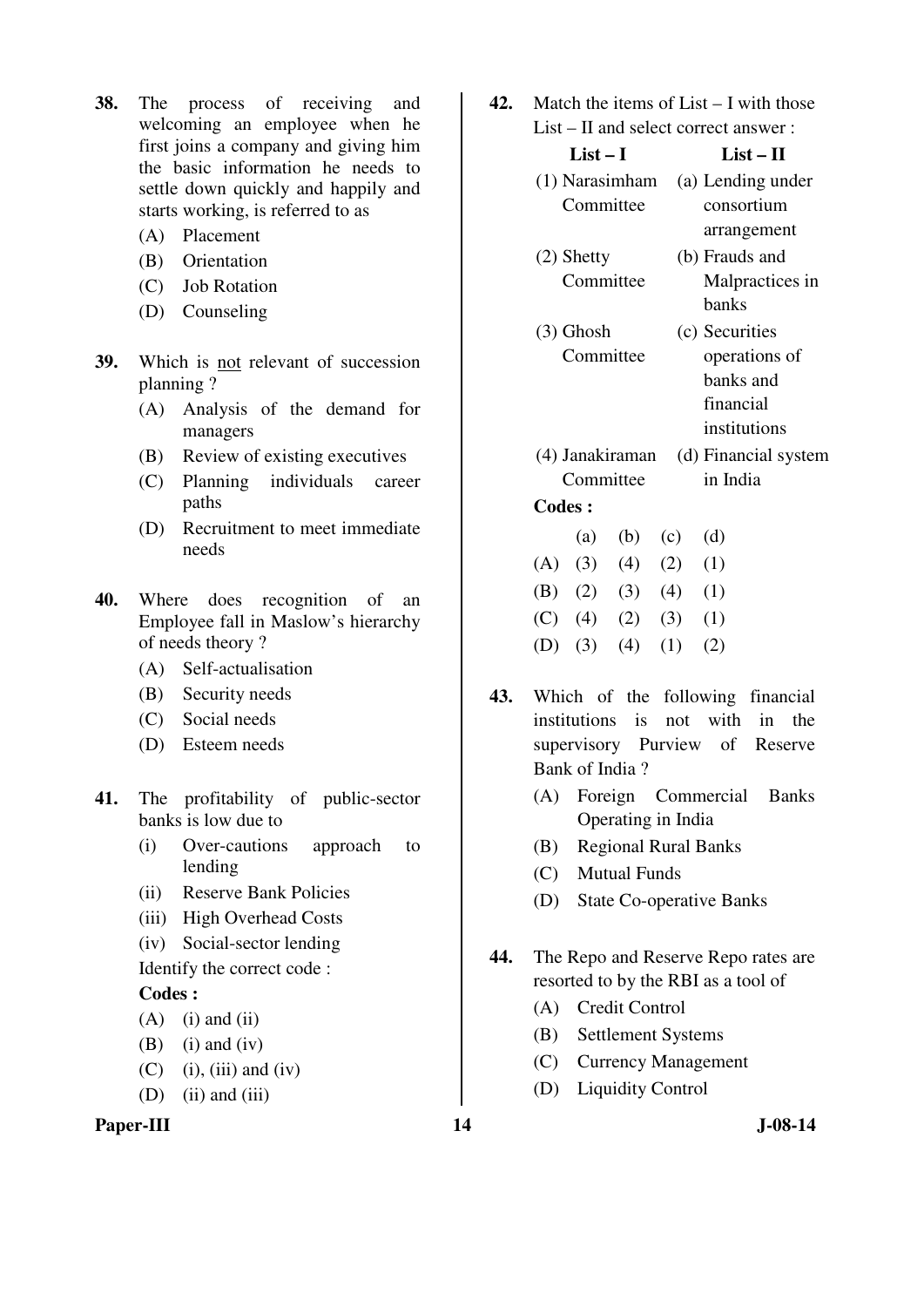- 38. कर्मचारी जब कम्पनी में प्रथम बार आता है तो उसका स्वागत करने और उसे मुलभृत जानकारी, जो कि उसे शीघ्रता एवं खुशी-खुशी वहाँ जमने ओर काम प्रारम्भ कर देने के लिये चाहिये होती है. देने की प्रक्रिया क्या कहलाती है ?
	- $(A)$  स्थानन
	- (B) अभिमुखीकरण
	- (C) कार्य-परिक्रमण
	- (D) सलाह/परामर्श देना
- 39. उत्तराधिकार के लिये नियोजन हेतु क्या प्रासंगिक नहीं है $\,$  ?
	- $(A)$  प्रबन्धकों के लिये माँग का विश्लेषण
	- $(B)$  विद्यमान कार्यपालकों का पुनर्वेक्षण
	- (C) व्यक्तिगत कैरियर पथों का नियोजन
	- (D) तात्कालिक आवश्यकताओं को पूरा करने के लिये भर्ती
- **40.** मास्लों के आवश्यकता अधिकम सिद्धान्त में कर्मचारी की मान्यता निम्नलिखित में से किसमें आती है $\,$  ?
	- $(A)$  स्व-प्रत्यक्षीकरण
	- $(B)$  सुरक्षा आवश्यकताएँ
	- (C) सामाजिक आवश्यकताएँ
	- $(D)$  प्रतिष्ठा की आवश्यकताएँ
- 41. सार्वजनिक क्षेत्र के बैंकों की लाभदेयता किस कारण कम है  $\overline{v}$ 
	- (i) उधार देने का अति सर्तककारी उपागम
	- (ii) रिज़र्व बैंक नीतियाँ
	- (iii) उच्च ऊपरि लागतें
	- (iv) सामाजिक-क्षेत्र को ऋण

सही उत्तर बताइए :

कुट $:$ 

- $(A)$  (i) और (ii)
- $(B)$  (i) और (iv)
- (C) (i), (iii) और (iv)
- $(D)$  (ii) और (iii)

**42.** सूची – I में मदों को सूची – II में मदों के साथ सुमेलित करें :

| सूची – I         |     | सूची – II                |
|------------------|-----|--------------------------|
|                  |     | सहायता संघ               |
|                  |     | व्यवस्था के              |
|                  |     | अन्तर्गत उधार देना       |
| (2) शेट्टी समिति | (b) | बैंकों में धोखा एवं      |
|                  |     | कदाचार                   |
| (3) घोष समिति    | (c) | बैंकों एवं वित्तीय       |
|                  |     | संस्थाओं की सुरक्षा      |
|                  |     | प्रचालन                  |
| (4) जानकीरमण     | (d) | भारत की वित्तीय          |
| समिति            |     | व्यवस्था                 |
|                  |     |                          |
| (b)<br>(a)       | (c) | (d)                      |
| (3)<br>(4)       | (2) | (1)                      |
| (2)<br>(3)       | (4) | (1)                      |
| (4)<br>(2)       | (3) | (1)                      |
|                  |     | $(1)$ नरसिंहम् समिति (a) |

- (D) (3) (4) (1) (2)
- 43. निम्नलिखित में से कौन सी वित्तीय संस्था भारतीय रिजर्व बैंक के निरीक्षणात्मक सीमाक्षेत्र  $\overrightarrow{H}$  नहीं है ?
	- $(A)$  भारत में परिचालित विदेशी वाणिज्यिक बैंक
	- $(B)$  क्षेत्रीय ग्रामीण बैंक
	- (C) म्यूच्युअल फंड्स
	- (D) राज्य सहकारी बैंक
- 44. भारतीय रिजर्व बैंक के द्वारा रेपो एवं रिवर्स रेपो रेट का उपयोग किसके उपकरण के रूप में किया जाता है ?
	- $(A)$  ऋण नियन्त्रण
	- (B) निबटारा पद्धति
	- $(C)$  करेन्सी प्रबन्धन
	- (D) तरलता नियन्त्रण

**J-08-14 15 Paper-III**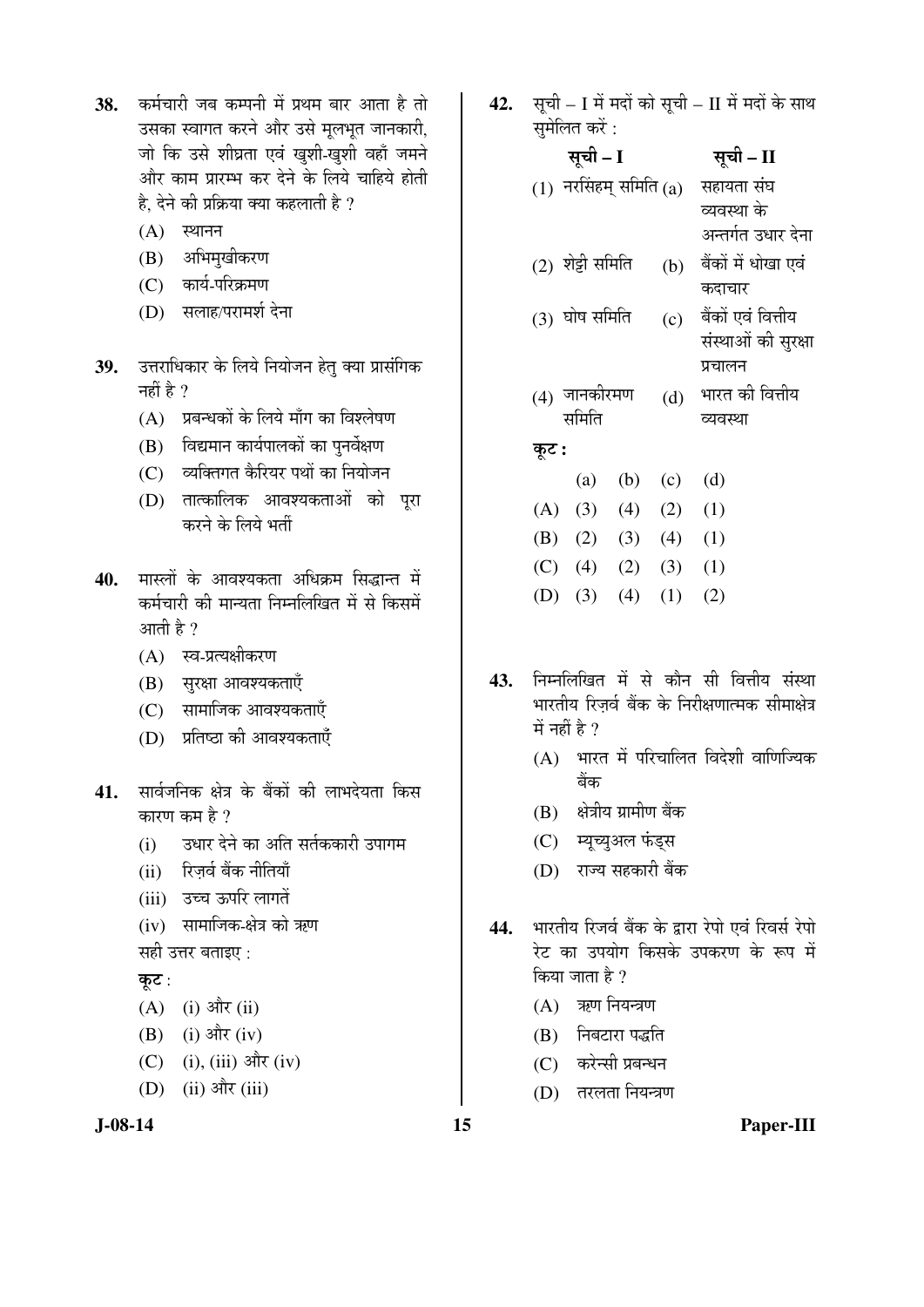- **45.** Which one of the following institutions is promoted by the IFCI :
	- (A) Credit Analysis and Research Ltd (CARE)
	- (B) Rashtriya Gramin Vikas Nidhi (RGVN)
	- (C) Clearing Corporation of India Ltd (CCIL)
	- (D) Small Industries Development Bank of India (SIDBI)
- **46.** Indicate the right sequence of the stages of internationalization :
	- (i) Multinational Company
	- (ii) Global Company
	- (iii) Transnational Company
	- (iv) International Company

#### **Codes :**

- $(A)$  (i) (iv) (ii) (iii)
- (B) (iv) (i) (iii) (ii)
- $(C)$  (i) (iv) (iii) (ii)
- (D) (iv) (i) (ii) (iii)
- **47.** Which of the following is not one of the components of 'International Reserve' ?
	- (A) Special Drawing Rights
	- (B) Reserve Position in IMF
	- (C) Monetary Gold
	- (D) Money Market Instruments

# Paper-III **16** J-08-14

**48.** Match the items given in List – I with the most appropriate items in  $List - II$ :

| List $-1$     |      | $List-II$               |
|---------------|------|-------------------------|
| (a) UNCTAD    | (i)  | Foreign<br>investment   |
| (b) WTO       | (ii) | Developing<br>Countries |
| (c) TRIMS     |      | (iii) UNDP              |
| $(d)$ ITC     |      | (iv) General<br>Council |
| <b>Codes:</b> |      |                         |

|  | (a) (b) (c) (d)                 |  |
|--|---------------------------------|--|
|  | $(A)$ (ii) (iv) (i) (iii)       |  |
|  | (B) $(iii)$ $(iv)$ $(i)$ $(ii)$ |  |
|  | (C) (iv) (ii) (i) (iii)         |  |
|  | (D) (iii) (ii) (i) (iv)         |  |

- **49.** Duty levied on the value of goods imported is referred to as
	- (A) Ad valorem Duty
	- (B) Compound Duty
	- (C) Specific Duty
	- (D) Import Duty
- **50.** Which of the following can be included in the current account of the balance of payments ?
	- (i) Purchase of goods from abroad
	- (ii) Sale of services abroad
	- (iii) Workers' remittances from aboard
	- (iv) Sale of copyright to foreigners
	- (v) Direct investment in equity capital

#### **Codes :**

- $(A)$  (i), (ii) and (iii)
- $(B)$  (i), (ii) and (iv)
- $(C)$  (i), (ii), (iii) and (v)
- (D) (i), (ii), (iii) and (iv)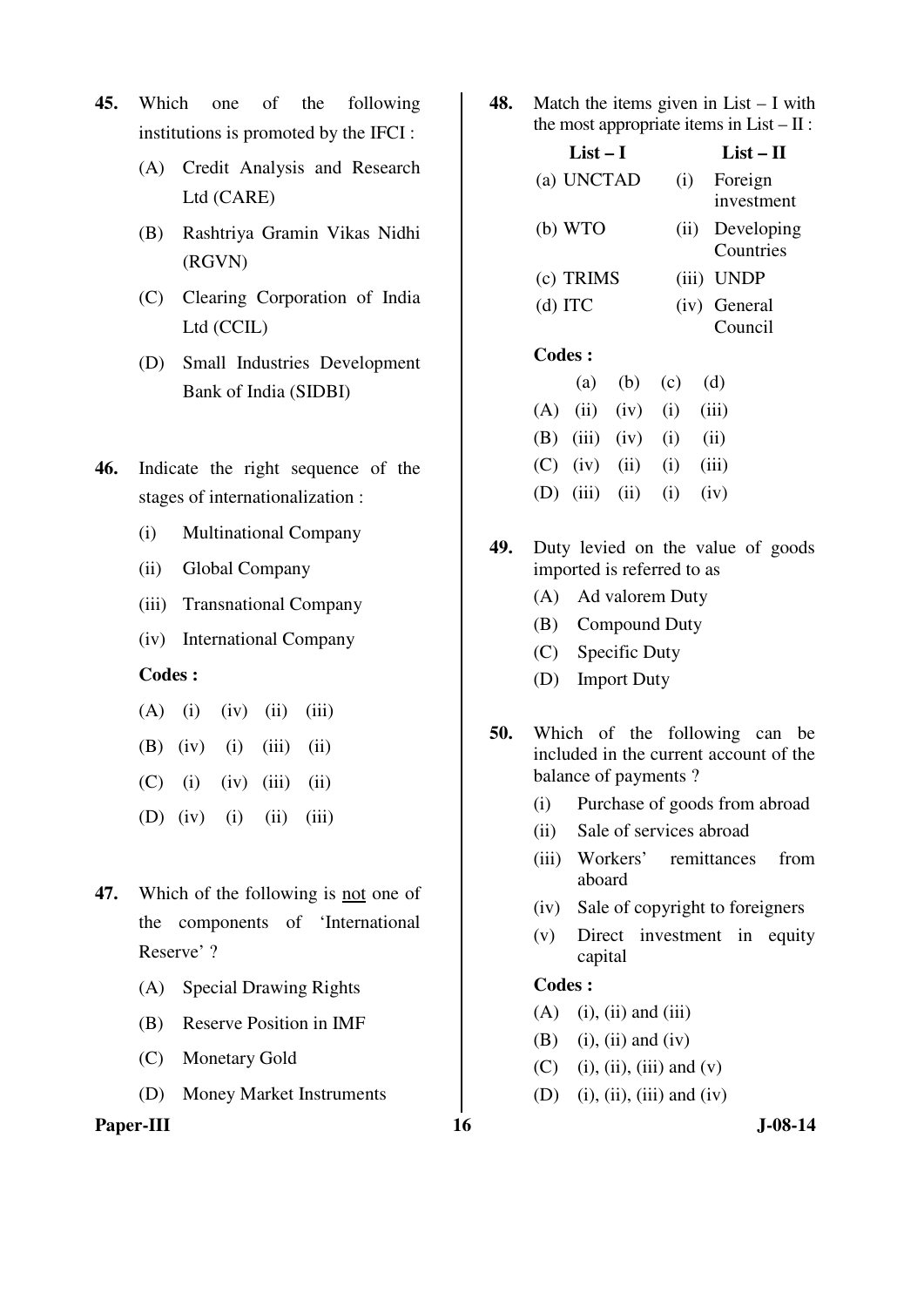- 45. निम्नलिखित में से किस संस्था को IFCI द्वारा प्रवर्तित किया जाता है  $\overline{v}$ 
	- $(A)$  ऋण विश्लेषण एवं शोध लिमिटेड (CARE)
	- $(B)$  राष्ट्रीय ग्रामीण विकास निधि ( $RGVN$ )
	- (C) भारतीय शोधन निगम लिमिटेड (CCIL)
	- (D) भारतीय लघ उद्योग विकास बैंक (SIDBI)
- 46. अंतर्राष्ट्रीयकरण की अवस्थाओं का सही क्रम बताइये :
	- $(i)$  बहराष्ट्रीय कम्पनी  $(ii)$  वेश्विक कम्पनी
	- (iii) पार-राष्ट्रीय कम्पनी (iv) अंतर्राष्ट्रीय कम्पनी
	- $\overline{\phi}$ :
	- (A) (i) (iv) (ii) (iii) (B) (iv) (i) (iii) (ii)  $(C)$  (i) (iv) (iii) (ii) (D) (iv) (i) (ii) (iii)
- 47. निम्नलिखित में से कौनसा अंतर्राष्ट्रीय रिज़र्व का संघटक नहीं है ?
	- $(A)$  विशेष आहरण अधिकार
	- $(B)$  ansigned in the set of the set of the only only  $(B)$
	- (C) मौद्रिक स्वर्ण
	- (D) मुद्रा बाजार के विपत्र

**J-08-14 17 Paper-III**

- 48. सची I में मदों को सची II में दी मदों के साथ समेलित करें :
- सूची I <del>सू</del>ची II (a) UNCTAD (i) विदेशी निवेश (b) WTO (ii) विकासशील देश (c) TRIMS (iii) UNDP  $(d)$  ITC  $(iv)$  महा परिषद  $\overline{\phi}$ : (a) (b) (c) (d)  $(A)$  (ii) (iv) (i) (iii) (B) (iii) (iv) (i) (ii)  $(C)$  (iv) (ii) (i) (iii) (D) (iii) (ii) (i) (iv)
- 49. आयातित वस्तुओं के मूल्य पर लगाया गया शुल्क क्या कहलाता है ?
	- (A) यथा मूल्य शुल्क
	- (B) मिश्रित शुल्क
	- (C) विशिष्ट शुल्क
	- (D) आयात शुल्क
- 50. निम्नलिखित मदों में से. किस मद को व्यापार संतुलन के चालू खाते में समाविष्ट किया जा सकता है  $\gamma$ 
	- (i) विदेश से वस्तुओं की खरीद
	- (ii) विदेश में सेवाओं की बिक्री
	- (iii) विदेश से कामगार को भेजी रकम
	- $(iv)$  विदेशियों को कापीराइट की बिक्री
	- $(v)$  इक्विटी पँजी में सीधे निवेश

#### कूट :

 $(A)$  (i), (ii) और (iii)  $(B)$  (i), (ii) और (iv) (C) (i), (ii), (iii) और  $(v)$  $(D)$  (i), (ii), (iii)  $\partial \mathcal{R}$  (iv)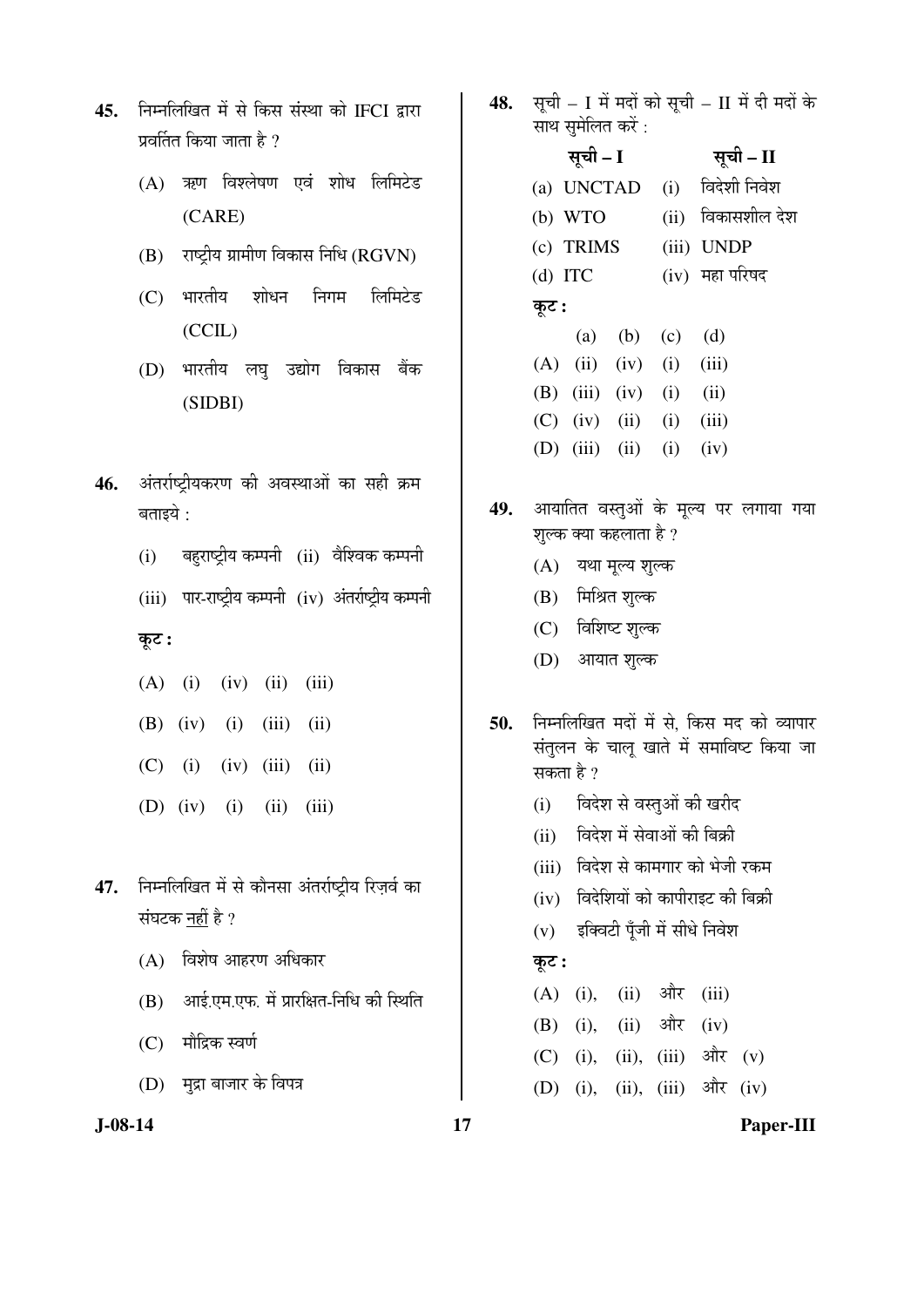- **51.** Which of the following items would be specifically included in the statement of cash flows constructed in compliance with AS-3 ?
	- (A) Conversion of debt to equity
	- (B) Acquiring an asset through lease
	- (C) Operating and non-operating cash flow information
	- (D) Purchasing a building by giving a mortgage to the seller
- **52.** Fixing the value of an employee depending upon his productivity, promotability, transferability and retainability is the core of the
	- (A) Certainty equivalent model
	- (B) Stochastic Reward Valuation model
	- (C) Human asset multiplier model
	- (D) Present value of future earnings model
- **53.** Which of the following refers to a situation in which the merger of companies results in over 25% of the market in the hands of the merged companies ?
	- (A) 'Gateway' condition
	- (B) Restrictive practice
	- (C) 'Share of supply' test
	- (D) 'Asset' test

**54.** Which of the following is true ?

- (A) Systematic risk is diversifiable but unsystematic risk is nondiversifiable.
- (B) Systematic risk is nondiversifiable but unsystematic risk is diversifiable.
- (C) Both systematic and unsystematic risks are diversifiable.
- (D) Both systematic and unsystematic risks are nondiversifiable.

**List – I (Explanation) List – II (Term)**  (a) It involves using (1) Audit Trail the version of master file and the update transactions used to create the current file to recreate the current master file if it becomes damaged. **Controls** (b) It involves copying the whole or a portion of the database to some back up medium, typically magnetics tape. (2) Dumping (c) It stores current and historical data extracted from various operations systems and consolidates for management reporting and analysis. (3) Grandfather, Father, Son

**55.** Match the following :

- (d) It maintains the chronology of events that occur either to the database definition or the database itself. (4) Data
	- warehouse for Accounting

**Codes :** 

(a) (b) (c) (d)  $(A) (3) (2) (4) (1)$  (B) (3) (1) (2) (4)  $(C)$   $(1)$   $(3)$   $(2)$   $(4)$ (D)  $(4)$   $(3)$   $(2)$   $(1)$ 

Paper-III **18** J-08-14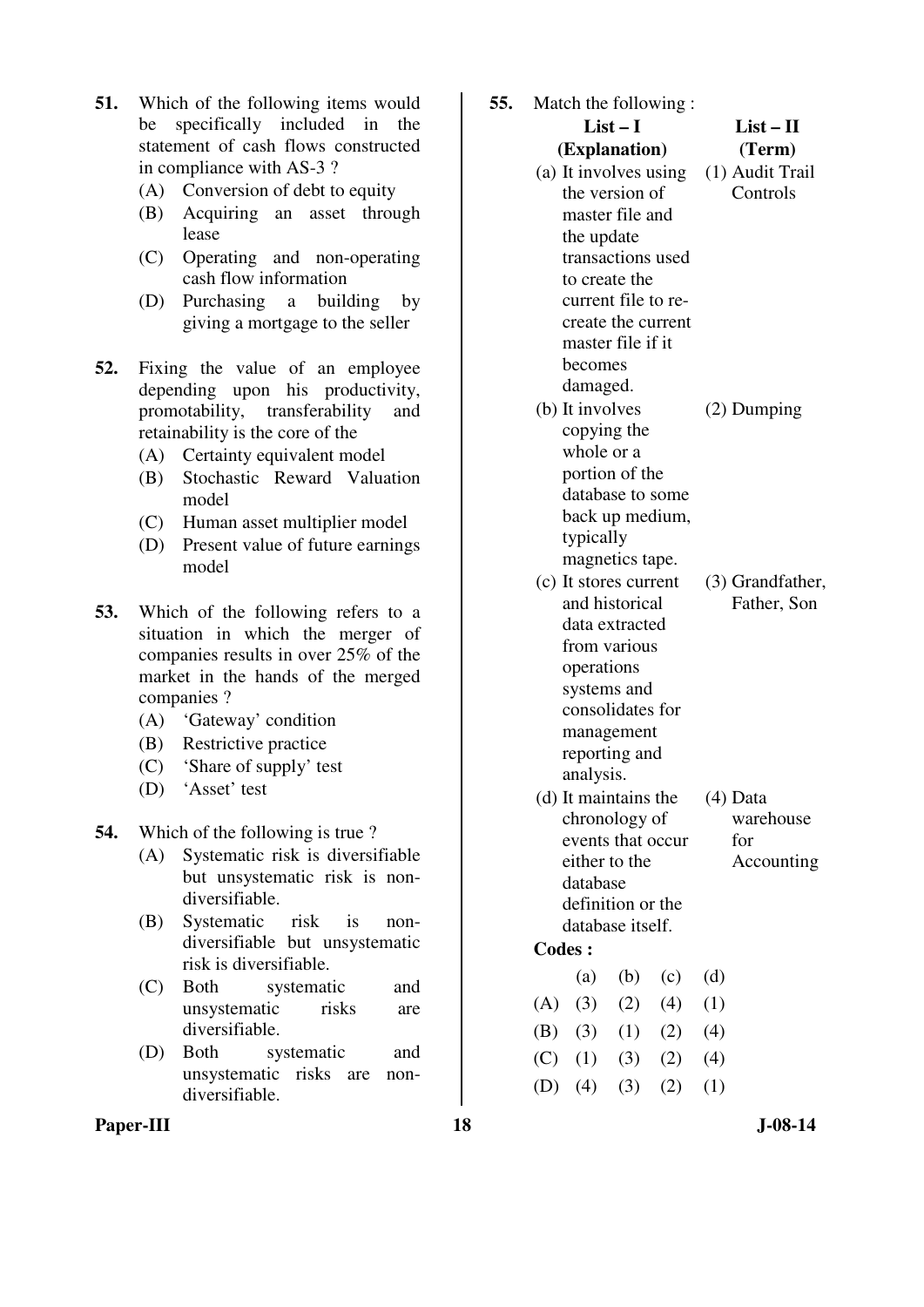- 51. ਜਿਸਗਿੰखित में से कौन सी मदें. AS-3 के अनपालन में तैयार किये रोकड प्रवाह के विवरण में विशेष रूप से समाविष्ट होती हैं ?
	- (A) ऋण का इक्विटी में परिवर्तन
	- $(B)$  सम्पत्ति को पट्टे पर प्राप्त करना
	- $(C)$  प्रचालन एवं गैर-प्रचालन नकद प्रवाह सचना
	- (D) विक्रेता को रहन देकर इमारत खरीदना
- **52.** अपनी उत्पादकता, संवर्धनीयता, हस्तांतरणीयता ओर प्रतिधारण क्षमता पर निर्भर करने वाले कर्मचारी का मूल्य स्थिर करना किसका सार-तत्त्व है ?
	- (A) निश्चितता समतुल्य मॉडल
	- (B) संभाव्य/यादच्छिक पुरस्कार मूल्यांकन मॉडल
	- (C) मानव परिसम्पत्ति गुणक मॉडल
	- (D) भावी उपार्जनों का वर्तमान मूल्य का मॉडल
- 53. ਜਿਸ लिखित में से किस स्थिति में कम्पनियों के विलयन के फलस्वरूप बाजार का 25% विलयित कम्पनियों के हाथों में आ जाता है  $\eta$ 
	- (A) 'प्रवेश द्वार (गेट वे)' की स्थिति
	- $(B)$  प्रतिबंधात्मक प्रथा
	- (C) 'आपूर्ति-अंश' परीक्षण
	- (D) 'परिसम्पत्ति' परीक्षण

54. FED FED FRIEGG AT THE THE THE <sup>2</sup>

- (A) व्यवस्थित जोखिम व्यपवर्तनीय है परन्त् अव्यवस्थित जोखिम गैर-व्यपवर्तनीय है ।
- (B) व्यवस्थित जोखिम गैर-व्यपवर्तनीय है परन्तु अव्यवस्थित जोखिम व्यपवर्तनीय है ।
- (C) व्यवस्थित एवं अव्यवस्थित जोखिम दोनों व्यपवर्तनीय हैं ।
- (D) व्यवस्थित एवं अव्यवस्थित जोखिम दोनों गेर-व्यपवर्तनीय हैं ।

 $55.$   $\overline{B}$  निम्नलिखित का मिलान करें :

#### सूची – I (व्याख्या) सूची – II  $(T\overline{q})$

- (a) यह मास्टर फाइल और(1) ऑडिट लेनदेनों के अद्यतन के संस्करण के उपयोग से सम्बन्धित है जो वर्तमान मास्टर फाइल, यदि बिगड़ गई है, को पुन:सृजित करने के लिये वर्तमान फाइल सृजित करने में उपयोग किया जाता है । टेल कंटोलस
- (b) यह संपूर्ण डेटाबेस या उसके (2) डम्पिंग एक अंश को किसी बैक अप मीडियम जो प्रारूपिक रूप से मैगनेटिक टेप है को कॉपी करने से सम्बन्धित है ।
- $(c)$  यह विभिन्न प्रचालन प्रणालियों से निकाला वर्तमान एवं ऐतिहासिक डेट<mark>ा</mark> को स्टोर करता है और प्रबन्धन रिपोर्टिंग एवं <u>विश्लेषण के लिये समेकित</u> करता है ।  $(3)$  दादा, पिता एवं पत्र
- (d) यह घटनाओं का कालानुक्रम (4) लेखांकन कायम रखता है जो कि या तो डेटाबेस परिभाषा या स्वयं डेटाबेस में घटती है । के लिये डेटा भंडार

## कूट :

|  |  | (a) (b) (c) (d)       |  |
|--|--|-----------------------|--|
|  |  | (A) (3) (2) (4) (1)   |  |
|  |  | (B) (3) (1) (2) (4)   |  |
|  |  | $(C)$ (1) (3) (2) (4) |  |
|  |  |                       |  |

(D)  $(4)$   $(3)$   $(2)$   $(1)$ 

**J-08-14 19 Paper-III**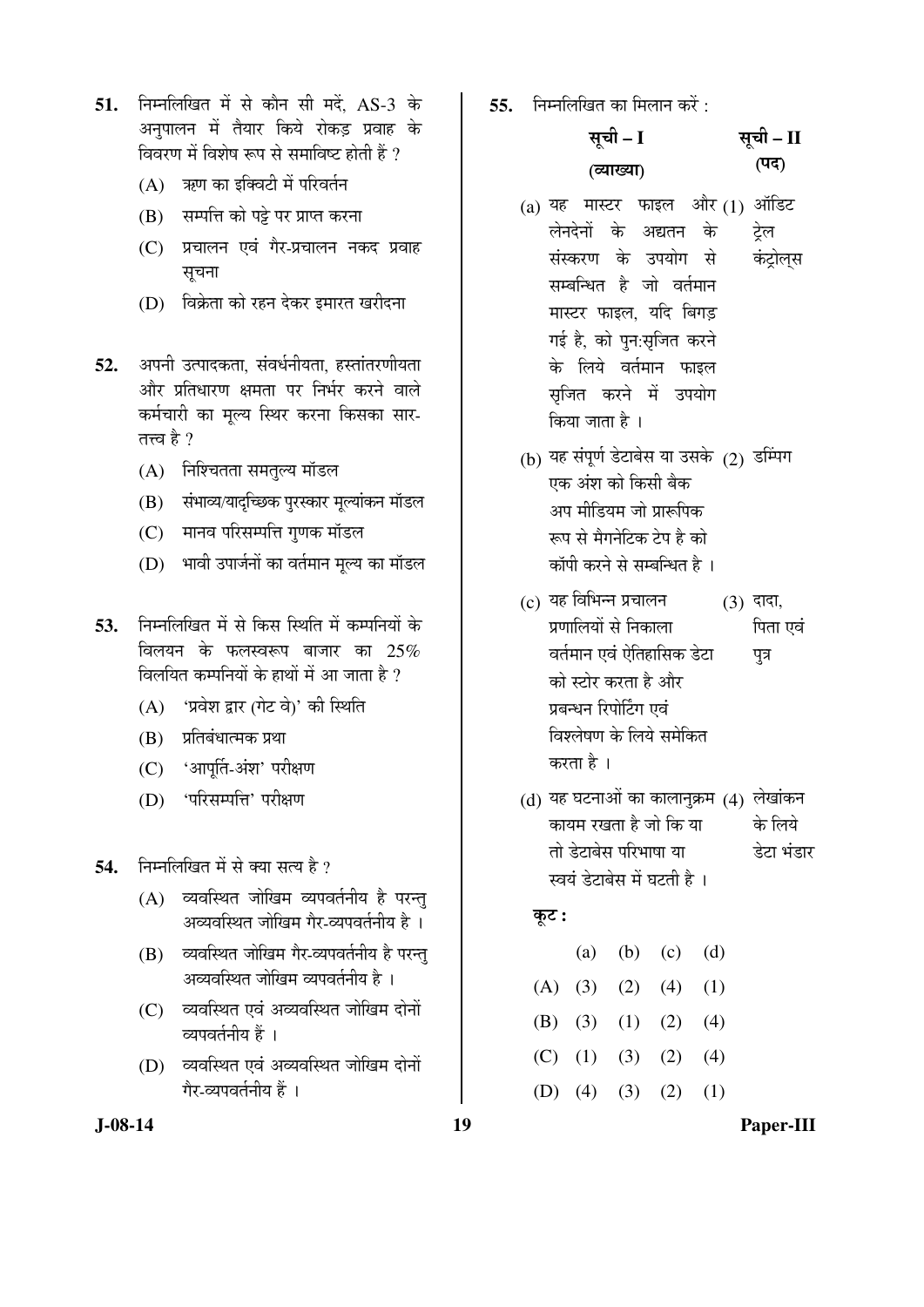- **56.** Which one is not a major component of holistic marketing ?
	- (A) Relationship marketing
	- (B) Integrated marketing
	- (C) Internal marketing
	- (D) Socially responsible marketing
- **57.** The final step in target marketing is
	- (A) Market Analysis
	- (B) Market Positioning
	- (C) Market Segmentation
	- (D) Market Targeting
- **58.** The most recent consideration in product packaging is
	- (A) Cost effectiveness
	- (B) Product protection
	- (C) Product promotion
	- (D) Economy
- **59.** Distribution logistics (also termed as 'market logistics') does not include
	- (A) Distribution channel
	- (B) Inventory
	- (C) Transportation
	- (D) Warehouses
- **60.** Most of the money spent in measuring the effectiveness of advertising is spent on
	- (A) Communication-response research
	- (B) Pre-testing the advertisements
	- (C) Post-testing the advertisements
	- (D) Sales-response research
- **61.** Which of the following is not included in the model of the systems approach to human resource management ?
	- (A) Departmentation
	- (B) Recruitment
	- (C) Performance Appraisal
	- (D) Promotion

# Paper-III 20 J-08-14

- **62.** Which one of the following is not an example of Herzberg's hygiene factors ?
	- (A) Advancement
	- (B) Interpersonal relations
	- (C) Job security
	- (D) Work conditions
- **63.** Which of the following two forms of collective bargaining were identified by Chamberlain and Kuhn ?
	- (A) Integrative Bargaining and Distributive Bargaining
	- (B) Conjunctive Bargaining and Cooperative Bargaining<br>Integrative Bargaining
	- (C) Integrative Bargaining and Cooperative Bargaining
	- (D) Distributive Bargaining and Conjunctive Bargaining
- **64.** Who observed that a worker's behaviour and sentiments are closely related ?
	- (A) Peter Drucker (B) Elton Mayo
	- (C) F.W. Taylor (D) Dale Yoder
- **65.** What is not an operative function of HRM?
	- (A) Procurement
	- (B) Development
	- (C) Organising
	- (D) Integration
- **66.** The total number of Special Economic Zones notified by the Government of India till March 2011 under the SEZ Act, 2005 is
	- (A) 154 (B) 184 (C) 286 (D) 386
- **67.** The different forms of IMF assistance are given below. Identify the one which is mainly meant for Less Developed Countries (LDCs)
	- (A) Credit Tranche Drawing
	- (B) Extended Fund Facility
	- (C) Compensatory Financing Facility
	- (D) Structural Adjustment Facility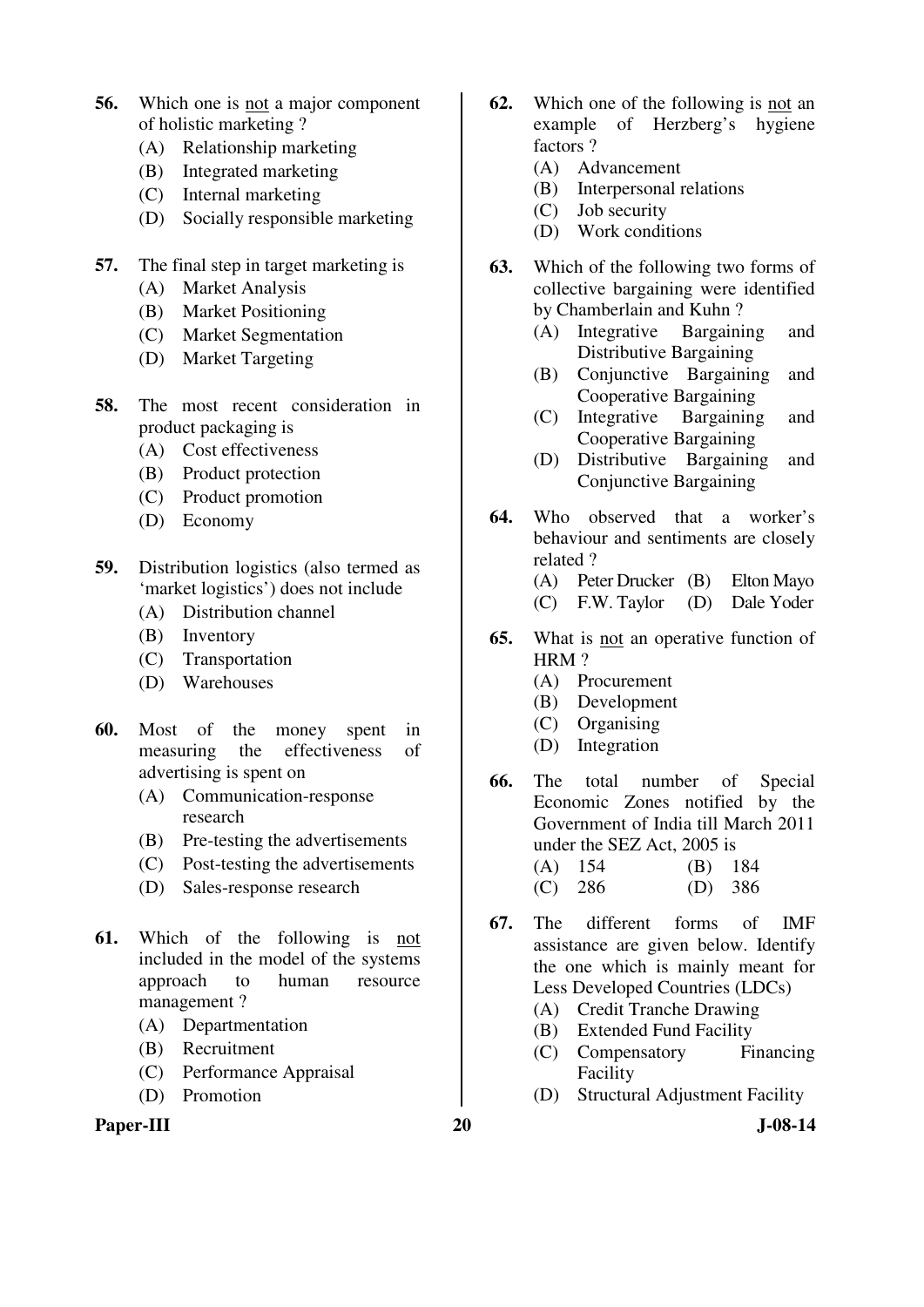- 56. सर्वांगीण विपणन का मुख्य संघटक क्या नहीं है ?
	- $(A)$  सम्बन्ध विपणन
	- (B) एकीकरण विपणन
	- (C) आन्तरिक विपणन
	- (D) सामाजिक रूप से उत्तरदायी विपणन
- **57.** लक्ष्य विपणन में अन्तिम सोपान है:
	- $(A)$  बाजार विश्लेषण
	- $(B)$  बाजार अवस्थिति
	- (C) बाजार विखण्डन
	- (D) बाजार लक्ष्यीकरण
- 58. उत्पाद की पैकेजिंग में सर्वाधिक हाल ही का तथ्य क्या है ?
	- $(A)$  लागत प्रभावशीलता
	- (B) उत्पाद संरक्षण
	- (C) उत्पाद संवर्धन
	- $(D)$  मितव्यता
- 59. 'वितरण तन्त्र' (जिसे 'बाजार तन्त्र' भी कहा जाता है ।) में निम्नलिखित में से कौन सा सम्मिलित नहीं है  $\overline{v}$ 
	- $(A)$  वितरण चैनल  $(B)$  मालसूची
	- (C) परिवहन (D) मालगोदाम
- **60.** विज्ञापन की प्रभावशीलता मापने के लिये अधिकांश धन किस पर खर्च किया जाता है  $\imath$ 
	- $(A)$  संप्रेषण प्रतिक्रिया शोध
	- (B) विज्ञापनों का पूर्व-परीक्षण
	- (C) विज्ञापनों का उत्तर-परीक्षण
	- $(D)$  बिक्री-प्रतिक्रिया शोध
- 61. THE READER AS THE ON THE ONLY THE THE THE STAT OF THE STAT OF THE OF THE STAT OF THE STAT OF THE STAT OF TH निम्नलिखित में से क्या समाविष्ट नहीं होता है ?
	- (A) विभागीकरण (B) भर्ती
	- (C) निष्पादन मूल्यांकन(D) पदोन्नति
- **J-08-14 21 Paper-III**
- 62. हर्जबर्ग के साफ-सफाई के कारक का उदाहरण निम्नलिखित में से क्या नहीं है ?
	- $(A)$  उन्नति
	- $(B)$  अन्तर्वैयक्तिक संबंध
	- (C) कार्य (जॉब) सुरक्षा
	- (D) कार्य की स्थितियाँ
- **63.** सामुहिक सौदेबाजी के निम्नलिखित दो रूपों में से किसकी पहचान चेम्बरलेन एवं कुहन द्वारा की गई थी $\,$  ?
	- $(A)$  समेकित सौदेबाजी एवं वितरक सौदेबाजी
	- $(B)$  यौगिक सौदेबाजी एवं सहकारी सौदेबाजी
	- $(C)$  समेकित सौदेबाजी एवं सहकारी सौदेबाजी
	- (D) वितरक सौदेबाजी एवं यौगिक सौदेबाजी
- 64. यह किसने अवलोकन किया कि कामगारों का व्यवहार और भावनाएँ घनिष्ट रूप से सम्बन्धित है ?
	- (A) पीटर ड़कर (B) एल्टन मेयो
	- (C) एफ.डब्ल्यू. टेलर (D) डेल योडर
- **65.** एच.आर.एम. का क्रियाकारी फलन कौन सा नहीं है ?
	- $(A)$  प्रापण  $(B)$  विकास
	- (C) संगठित करना (D) समेकन
- **66.** सेज अधिनियम. 2005 के अन्तर्गत मार्च 2011 तक भारत सरकार के द्वारा अधिसूचित विशेष आर्थिक अंचलों की कुल संख्या है:
	- (A) 154 (B) 184 (C) 286 (D) 386
- **67.** ॲंतर्राष्ट्रीय मुद्रा कोष की सहायता के भिन्न रूप ्<br>नीचे दिये गये हैं । कम विकसित देशों के लिये मुख्य रूप से कौन सी है ?
	- (A) क्रेडिट ट्रांश ड्राइंग
	- (B) विस्तरित निधि सविधा
	- $(C)$  क्षतिपुरक वित्तपोषणीय सुविधा
	- (D) संरचनात्मक समायोजन सुविधा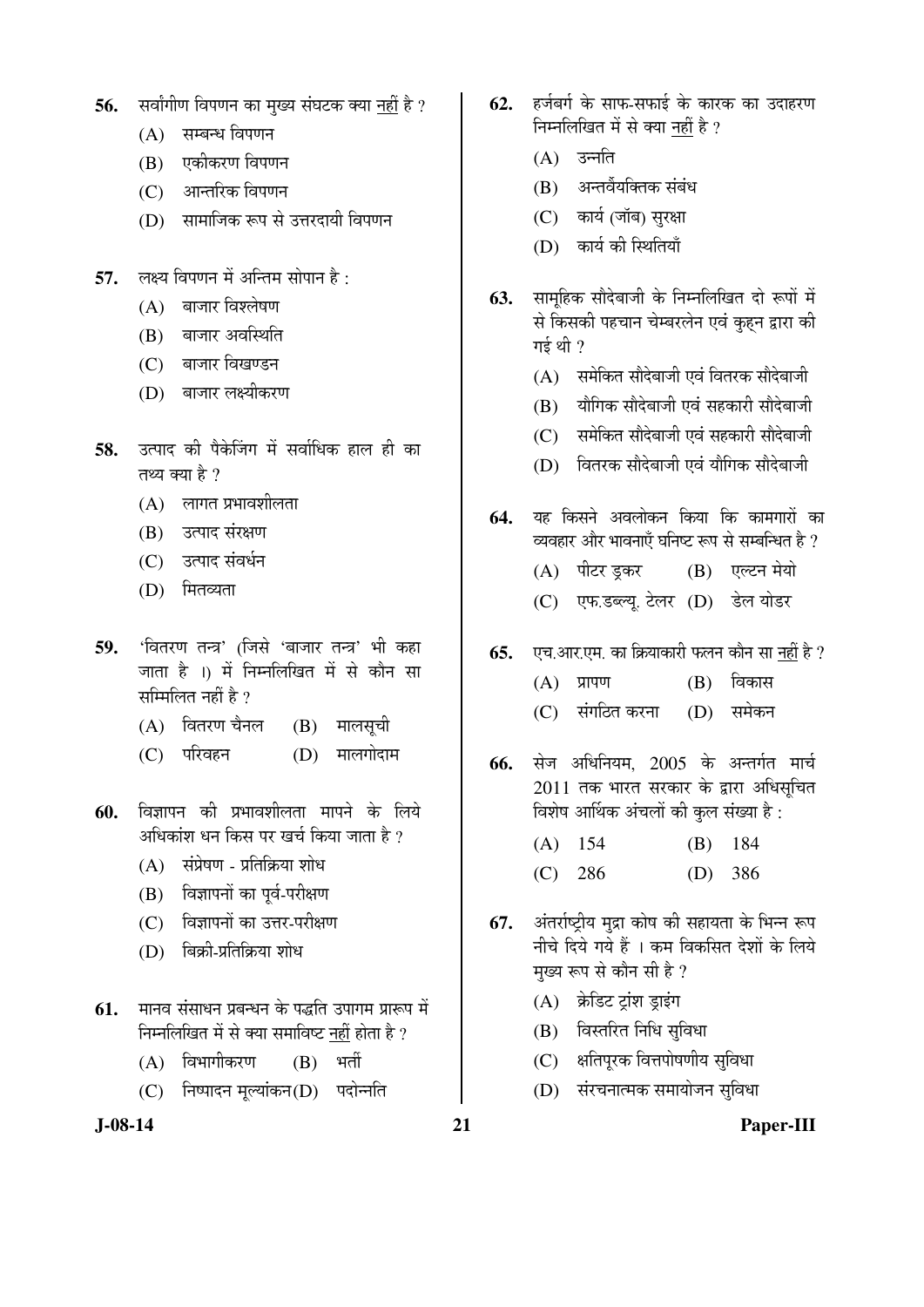- **68.** In the context of globalization, 'Levitt Thesis' means
	- (A) Standardisation strategy to respond to the worldwide homogenised market and expand the market through aggressive low pricing
	- (B) Customise products to regional markets
	- (C) Customise products to meet the national market
	- (D) None of the above
- **69.** Which one of the following is an internal hedging technique ?
	- (A) Leading
	- (B) Netting
	- (C) Both (A) and (B) above
	- (D) Swap
- **70.** Business conglomerates have different names in different countries. Which country's conglomerates are called 'Chaebols' ?
	- (A) Japan
	- (B) South Korea
	- (C) Germany
	- (D) China
- **71.** Mr. X, a non-resident, earned  $\bar{\epsilon}$  36,000 as interest on German Development Bonds. Of this, he received one-sixth in India. The amount to be included as interest for the computation of his Gross Total Income is
	- $(A)$  ₹ 36,000 (B) ₹ 30,000
	- $(C) \quad \overline{\xi}$  6,000 (D) Nil
- **72.** Consider the following problem relating to a let-out house property : Municipal value –  $\bar{\tau}$  60,000 Fair rent –  $\bar{x}$  68,000 Standard rent under the Rent Control Act –  $\bar{x}$  62,000 Annual Rent received  $-\xi$  65,000 The Gross Annual Value of the property will be  $(A)$  ₹ 68,000 (B) ₹ 62,000  $(C) \quad \frac{1}{5} 65,000$  (D)  $\frac{1}{5} 60,000$
- **73.** From the following, identify by the web-based financial software :
	- (A) Private Equity Software
	- (B) Share Accounting Software
	- (C) Wealth Management Software
	- (D) WINGS 2013
- **74.** Which of the following are true in tax planning ?
	- (i) It is futuristic in its approach.
	- (ii) It has limited scope compared to tax management.
	- (iii) The benefits arising from it are limited particularly in the short run.
	- (iv) Its main objective is to reduce the tax liability.

#### **Codes :**

- $(A)$  (i), (ii) and (iii)
- $(B)$  (i) and (ii)
- $(C)$  (i) and (iv)
- (D) (ii), (iii) and (iv)
- **75.** The benefits of debt financing over equity financing are likely to be highest in which of the following situations ?
	- (A) High marginal tax rates and low non-interest tax benefits
	- (B) Low marginal tax rates and low non-interest tax benefits
	- (C) High marginal tax rates and high non-interest tax benefits
	- (D) Low marginal tax rates and high non-interest tax benefits.
- Paper-III 22 J-08-14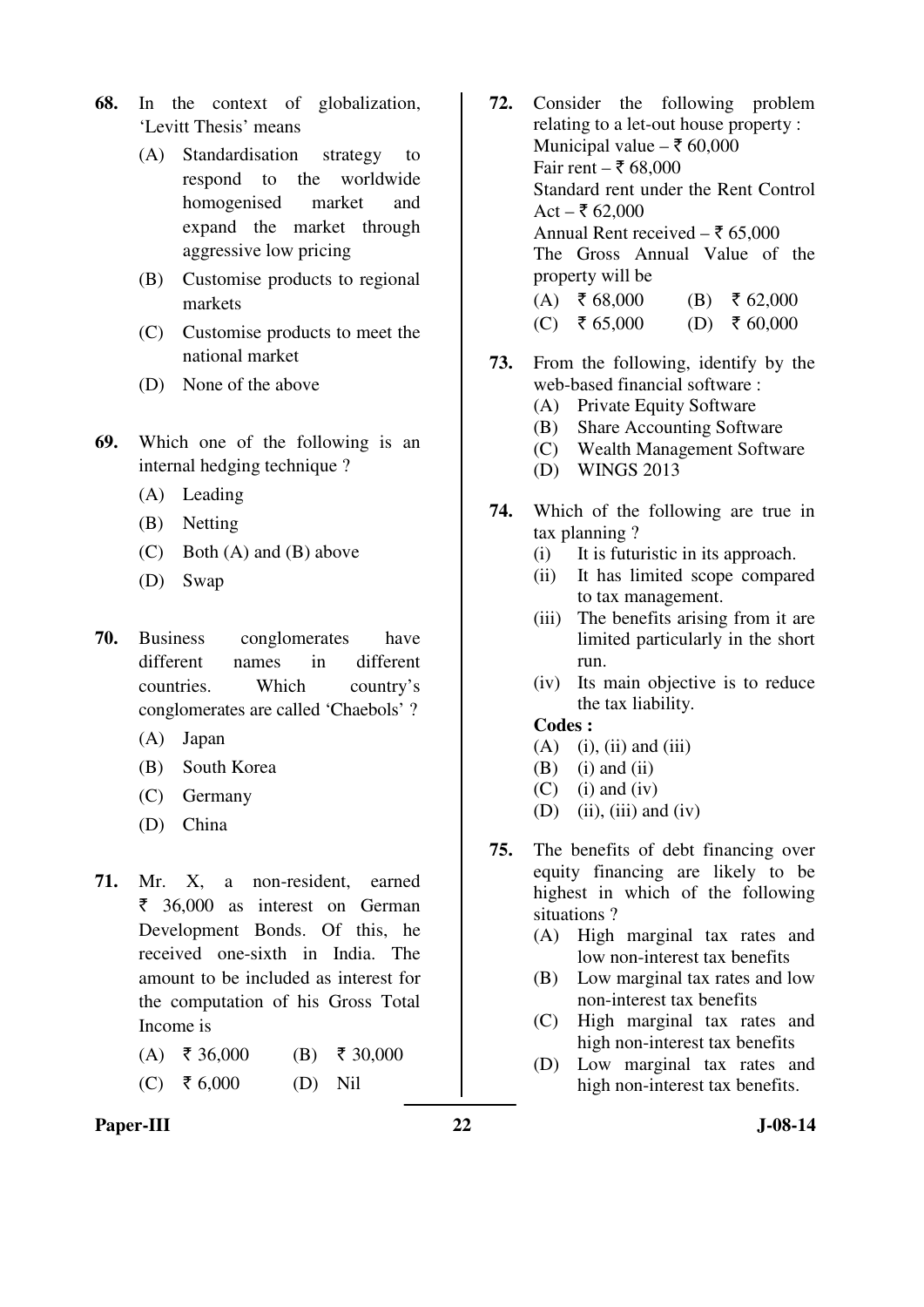- 68. वैश्वीकरण के संदर्भ में 'लेविट थीसिस' का अर्थ है
	- $(A)$  विश्वव्यापी समजातीय बाजारों के प्रति प्रतिक्रिया करने के लिये मानकीकरण रणनीति और आक्रामक निम्न कीमत निर्धारण के जरिये बाजार विस्तारित करना ।
	- $(B)$  क्षेत्रीय बाजारों में उत्पादों को ग्राहक रुचि अनसार बनाना ।
	- (C) राष्ट्रीय बाजारों की पूर्ति हेतु उत्पादों को ग्राहक प्रिय बनाना ।
	- (D) उपर्युक्त में से कोई नहीं
- **69.** आन्तरिक हेजिंग तकनीक निम्नलिखित में से कौन सी है ?
	- $(A)$  मार्गदर्शी (लीडिंग)
	- (B) नेटिंग
	- $(C)$   $(A)$  और  $(B)$  दोनों
	- (D) स्वैप
- 70. व्यापारिक संगुटों का विभिन्न देशों में भिन्न नाम है। किस देश का संगुट 'चेबोल्स' कहलाता है ?
	- $(A)$  जापान  $(B)$  दक्षिण कोरिया
	- (C) जर्मनी (D) चीन
- **71.** अ-निवासी. श्रीमान X ने जर्मन विकास बॉण्डस पर ₹ 36,000 ब्याज उपार्जित किया । इसमें से उसने छठवाँ हिस्सा भारत में प्राप्त किया । उसकी सकल कुल आय की परिगणना के लिये ब्याज के रूप में कितनी राशि समाविष्ट की जायेगी  $\overline{\mathcal{P}}$ 
	- $(A)$  ₹ 36,000 (B) ₹ 30,000
	- $(C) \quad \xi \, 6,000$  (D) शून्य
- 72. किराये पर उठाई गई घर-सम्पत्ति से सम्बन्धित निम्नलिखित समस्या पर विचार करें : नगरपालिका मुल्य – ₹ 60,000 उचित किराया – ₹ 68,000 किराया नियन्त्रण अधिनियम के अन्तर्गत मानक किराया = ₹ 62,000 वार्षिक किराया प्राप्त हुआ -  $\bar{\tau}$  65,000 सम्पत्ति का सकल वार्षिक मूल्य होगा –  $(A) \quad \overline{5} \quad 68,000$  (B)  $\overline{5} \quad 62,000$ (C) ₹ 65,000 (D) ₹ 60,000
- 73. निम्नलिखित में से वेब आधारित वित्तीय सॉफ्टवेयर की पहचान करें $\cdot$ 
	- (A) प्राइवेट इक्विटी सॉफ्टवेयर
	- (B) अंश लेखांकन सॉफ्टवेयर
	- (C) सम्पदा प्रबन्धन सॉफ्टवेयर
	- (D) WINGS 2013 (विंगस 2013)
- 74. कर नियोजन के सम्बन्ध में क्या सत्य हैं ?
	- $(i)$  यह अपने दृष्टिकोण में भविष्यवादी है।
	- (ii) कर प्रबन्धन की तुलना में इसका सीमित क्षेत्र है ।
	- (iii) इससे उत्पन्न लाभ विशेष रूप से अल्प काल में सीमित होते हैं ।
	- (iv) इसका मुख्य उद्देश्य कर दायित्व को कम करना है ।
	- कुट :
	- $(A)$  (i), (ii) और (iii)
	- $(B)$  (i) और (ii)
	- (C) (i) और (iv)
	- (D) (ii), (iii) और (iv)
- 75. इक्विटी वित्तपोषण के ऊपर ऋण वित्तपोषण के लाभ किस स्थिति में उच्चतम हो सकते हैं ?
	- (A) उच्च सीमान्त कर दरें और निम्न गैर-ब्याज कर लाभ
	- (B) निम्न सीमान्त कर दरें और निम्न गैर-ब्याज कर लाभ
	- (C) उच्च सीमान्त कर दरें और उच्च गैर-ब्याज कर लाभ
	- (D) निम्न सीमान्त कर दरें और उच्च गैर-ब्याज कर लाभ

**J-08-14 23 Paper-III**